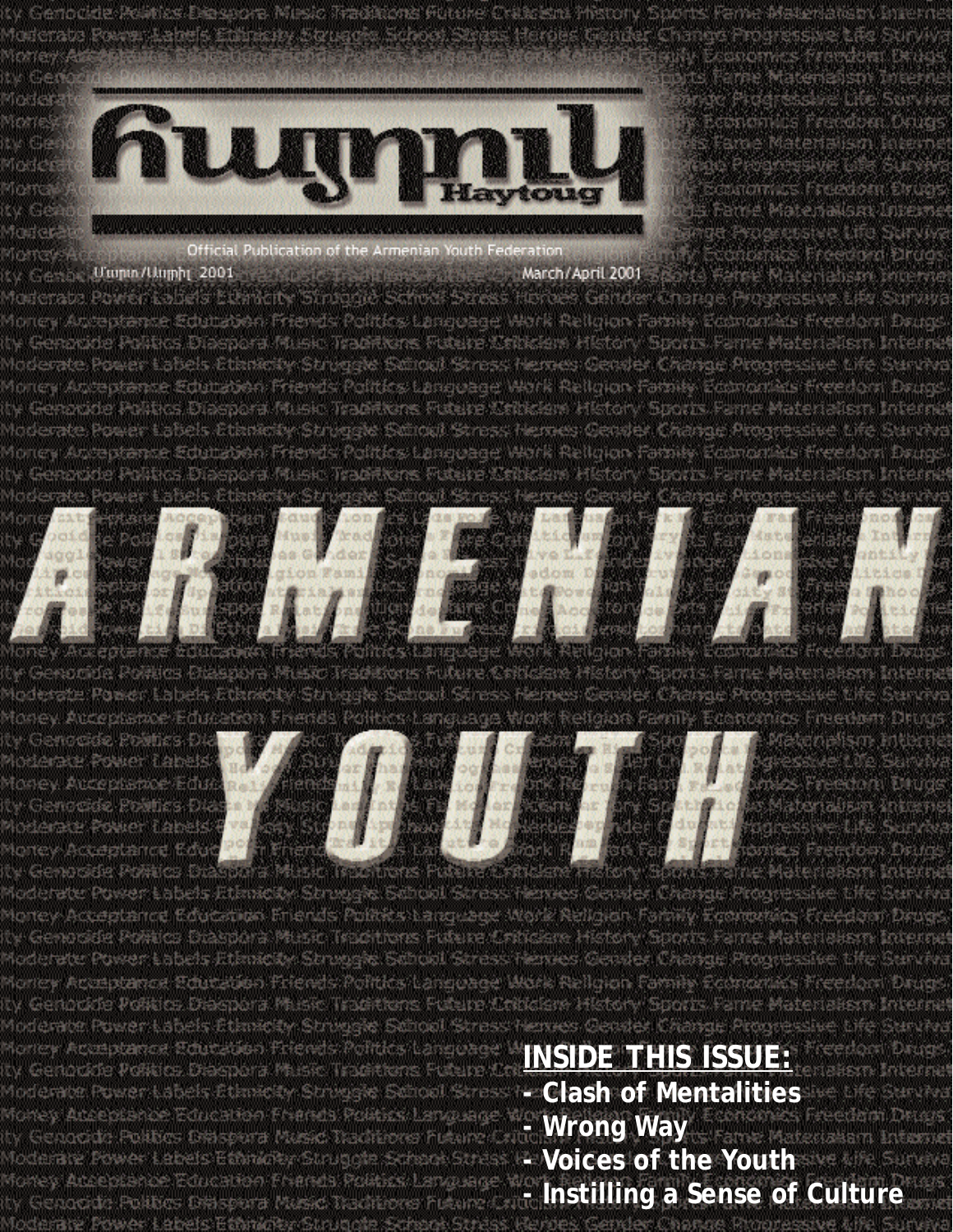#### **Table of Contents**

| The Pressure Is On educational contract to the contract of the contract of the Pressure Is On education of the contract of the Pressure Is On the contract of 8 |
|-----------------------------------------------------------------------------------------------------------------------------------------------------------------|
|                                                                                                                                                                 |
|                                                                                                                                                                 |
| Voices of the Youth research research with the Voice of the contract of the contract of the Vouth research in                                                   |
|                                                                                                                                                                 |
|                                                                                                                                                                 |
| The Boys Club (although and although and although and although and although and although and although and although $13$                                         |
|                                                                                                                                                                 |
|                                                                                                                                                                 |
|                                                                                                                                                                 |
|                                                                                                                                                                 |
|                                                                                                                                                                 |
|                                                                                                                                                                 |

#### հայրուկ

The Official Publication of the ARMENIAN YOUTH FEDERATION ARF Youth Organization of Western America

For all Armenian Youth residing in Western America who strive for the national, social and economic liberation of the Armenian people.

The opinions expressed in the Haytoug publication is not soley and necessarily opinions of the Haytoug publicationor the Armenian Youth Federation. Haytoug encourages all Armenian youth to express their thoughts and opinion in this publication

#### **HAYTOUG**

104 North Belmont Street, Suite 306 Glendale, California 91206 Haytoug@mail.com 818.507.1933

#### **Editorial Staff**

Maria Hovsepian Taline Gulesserian Tanya Gulesserian Houry Kizirian Silva Tovmassian Talin Pushian Chris Guldjian Ari Boyajian



*Submissions for publication in Haytoug may be sent to the address shown on the left or e-mailed toHaytoug@mail.com.*

*Haytoug is distributed free of charge within the community. Financial contribution may be made to the same address.*

9:1854.<br>95:19 ՀԱՄԲԻԿԻՆ

**Hampig Sassounian C88440** CA State Prison-LAC D-5-232 44750 60th Street West Lancaster, CA 93536



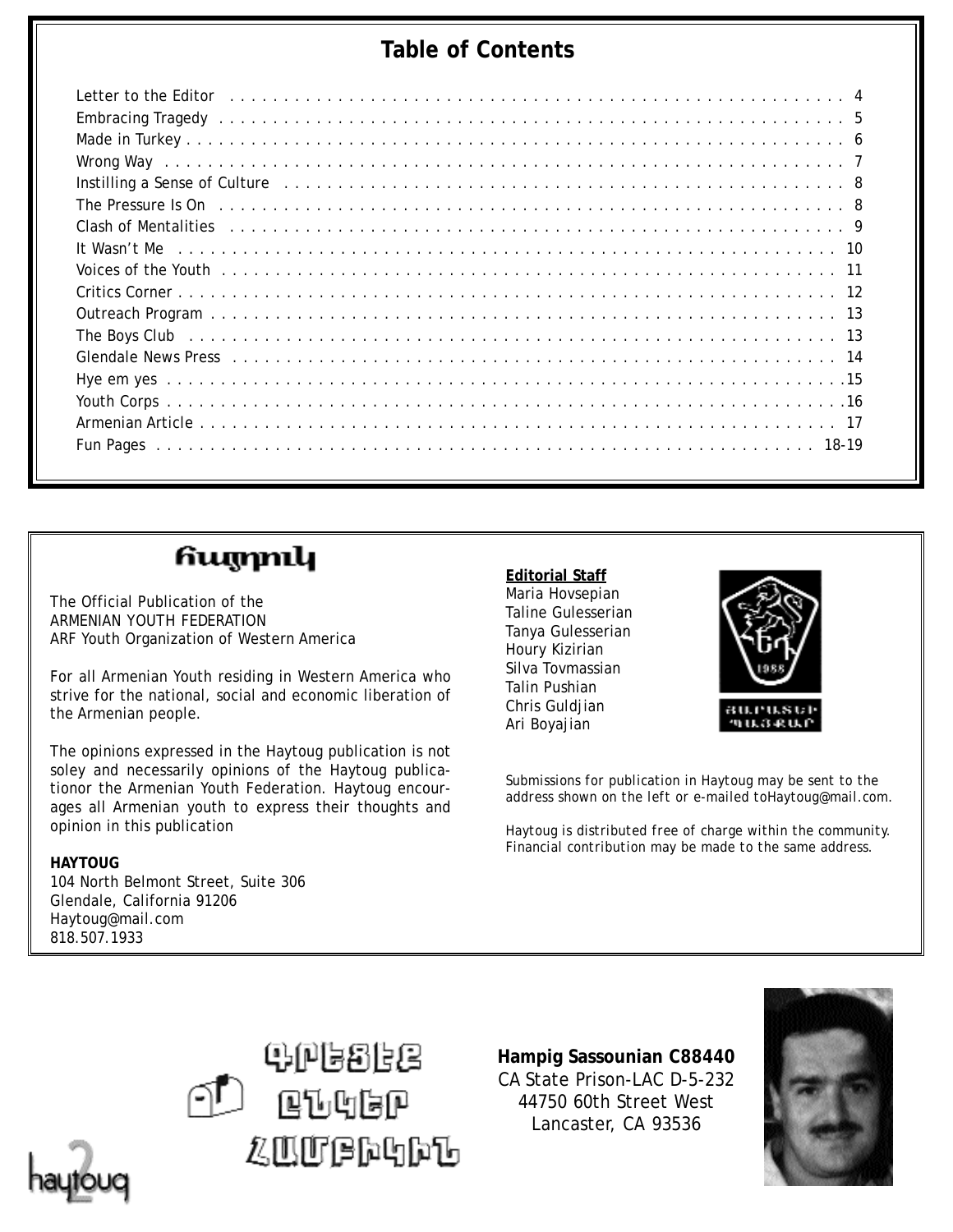## e d i t o r i a l

The Armenian youth's sense of identity is within the larger picture of factors and obstacles of the Diaspora. The fact is that the Armenian youth has the obligation and intrinsic duty to preserve its identity and preserve the well being of its nation. Nonetheless, the shadow of Diaspora society will haunt this mission unless we (as young people) can create an isolation from the "social" aspects of an identity not of our own.

The words on the cover of this publication represent the problems and considerations we must endure each day. Being a young person is not easy, especially when we mix the necessity of identity and national struggle into the formula. A person's character is defined during the impressionable years as a youth and that is why national identity is important to realize during one's younger years.

The problem for decades has been choosing the means to preserve our identity while expanding a righteous cause into the mainstream. "Gun verses pen" and "lobbying verses armed struggle" has been the dichotomy of recent years. During these years of bickering, the Armenian youth has fell victim to its nation's irresponsibility of forgetting the means and pursuing the future. The youth must realize the larger struggle and focus on its goals.

The youth has the tremendous responsibility of making its way through problems and reaching for its identity. How do we do this? The youth has at its disposal various forms of technology and education to derive the important facts and issues concerning the Armenian cause. Nonetheless, there are Armenians that refuse to accept their national origin through apathy and denial.

The problems that challenge a young Armenian will always be present and will effect everyone, but we have to remember the passion for identity because that is our foundation for national survival. The problems of gangs, drugs, and social acceptance are issues of identity. The young person seeks attachment and approval from their peers and turns to modern norms.

The issue is the following: while seeking recognition and facing everyday problems, the youth forgets its national identity and is confused with reality. The priority of national identity and the Armenian cause is set aside for the pressures of the modern Diaspora.

The key is to remember that there is no particular way of being an Armenian and there is no secret to preserving your identity, rather it is a combination of struggle to enlighten yourself about who you really are. Whether revolution or evolution, it is your national pride and heritage that backs you during the most difficult hurdles as a young Armenians.

The Amren ai  $\subset$ Yo u $\overline{\phantom{a}}$  $\boldsymbol{\mathcal{L}}$ 

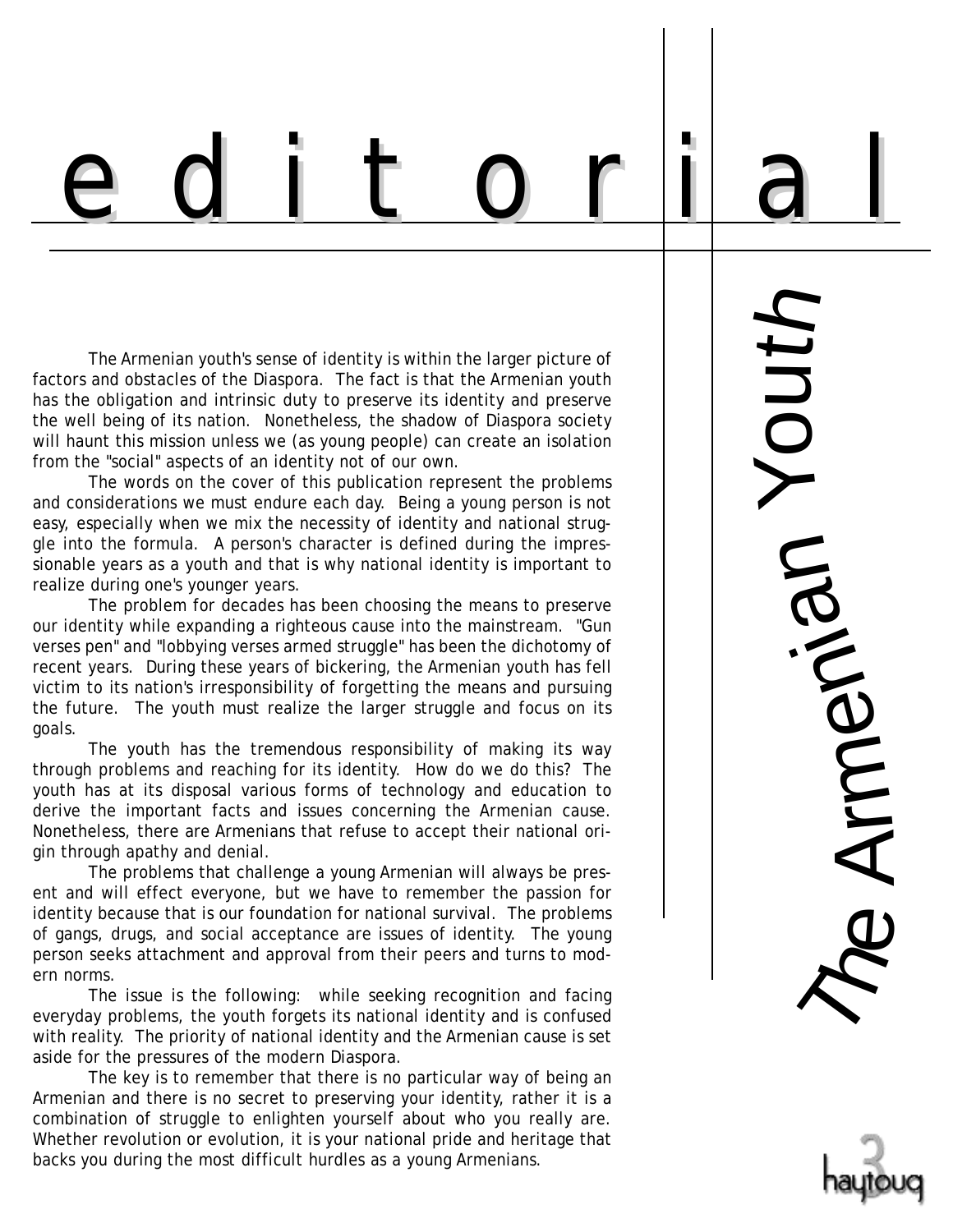#### **LETTER TO THE EDITOR**

#### **Re: ARMENIAN GENOCIDE**

The survivors of the Armenian Genocide are not around to continue telling their stories about death. The facts are facts Turkey still denies that the Armenian Genocide took place and that our history is a myth, better yet, they blame Armenians for massacring Turks. The facts are facts, numerous countries around the world are recognizing the Armenian Genocide. The facts are fact, we have lost the battle bit its not too late to mobilize ourselves (as a nation) and as Armenian youth and truly fight for the recognition of the Armenian Genocide.

Currently, the recognition of the Armenian Genocide is in the hands of politicians. Politicians around the world that do not know the meaning of courage, honesty, and self-sacrifice. Politicians who have become money hungry puppets that will sell their soul and dignity. Politicians in the simplest words can be describes as cowards. Cowards who lie for money and who bend the truth for fame. The blame is not to be put on the politicians. Instead, the people to blame is usthe Armenians. We are not cowards but we should be ashamed of ourselves that we have let the recognition of the Armenian Genocide reach this stage. Maybe we are more than cowards. The leaders of the Armenian nation who have let this happen are not only cowards but also puppets who seek help from others instead of having the courage to resolve their own Nation's problems. They have elected to release our cause in the hands of politicians.

If you hit a dog two or three times, that dog will not eat anything from your hand. That dog will not get near you. Yet all sides have hit us (especially politicians) but we have run back to them for help. We have come to a compromise and gone on with our lives.

Our Cause has seen courageous individuals who have given up their lives for dignity and honor. These individuals knew that the Armenian Cause is an Armenian issue and they elected not to let the dirty hand of politicians pollute our Cause. Leaders of the Armenian Nation, you should be ashamed of yourselves that you did not continue the path of these individuals. Leaders are born through courage and not deceiving the people and dishonesty.

What does our cause need? Well, it needs courage and honesty and the will to fight for a just cause. We sit back and watch these politicians work for our cause for their own benefit. Our Cause needs sacrifice, which means sacrifice of blood. Our Cause needs the motivation and activities of the 1980's. IT needs a cause for the cause, a cause that is clean, a cause that is clear in its goals, a cause that has sacrifice, a cause that every Armenian has a respect for no matter what political party they belong to. The Armenian Cause needs the "Armed Struggle." The Armenian cause needs fire, it needs strength, it needs the sacrifice of every Armenian youth, it needs the support of all Armenian organizations, and above all it needs the support of the Armenian government.

The Armenian government must pave the road and the youth will follow. The Armenian government must believe in the cause and the Armenian nation will respect them. Courage individuals will be respected, but dishonest individuals will be labeled as traitors.

We will fight for a united Armenia, we will shed blood for a united Armenia, and we will have a united Armenia.

May all the Martyrs of the GENOCIDE rest in peace,

May the memory of all those individuals who sacrificed their lives for OUR Cause live long,

I ask you to have the courage to publish this article in the Haytoug without any changes!

"There is no meaning to life except the meaning man gives his life by the unfolding of his powers." -Erich Fromm

Send your letters to the editor...

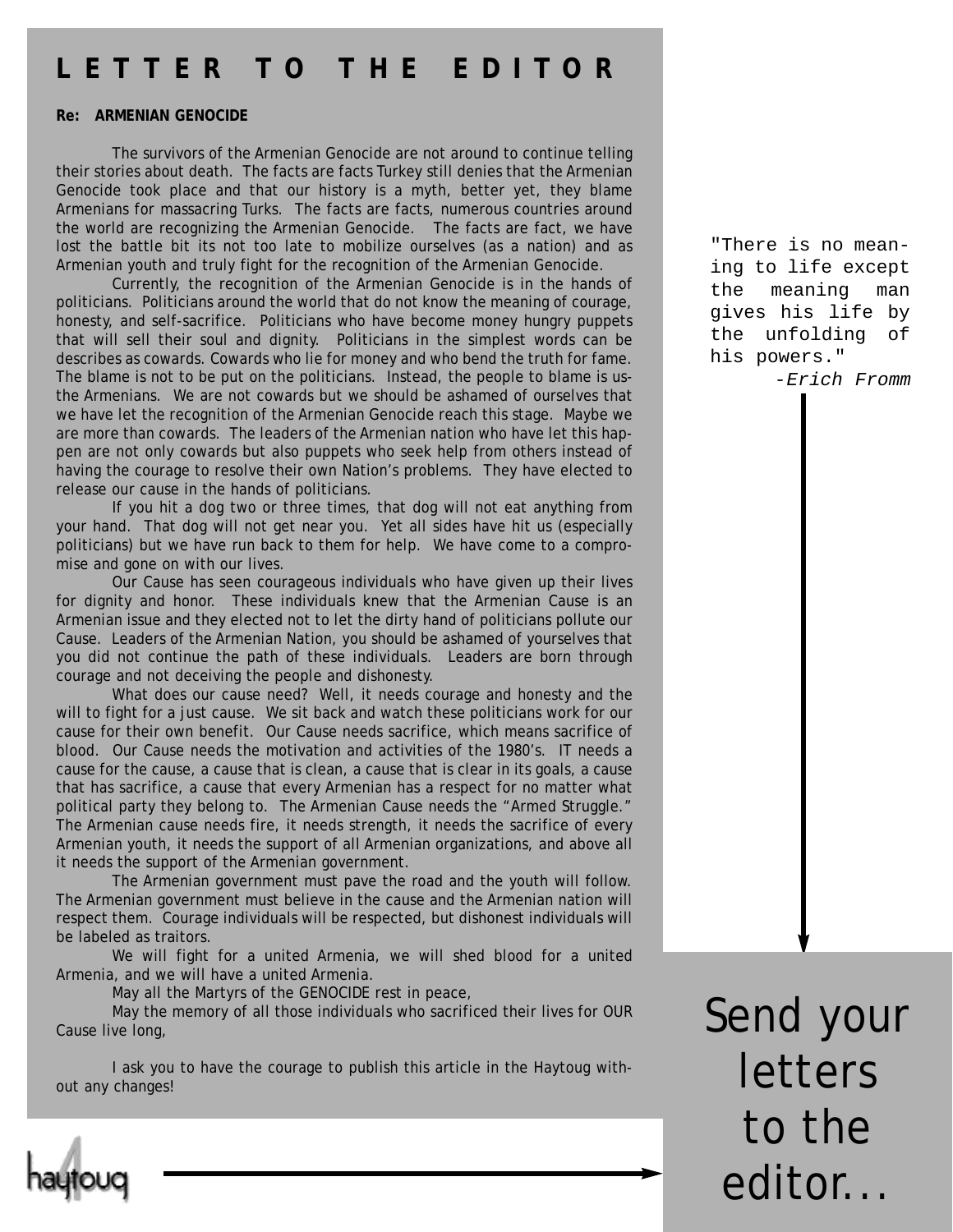## **Fundacing Irac**

During the last few days of the year 2000, as people all around prepared to welcome the holidays, news of a local tragedy quickly spread through the Armenian community and intruded on the feelings of joy, excitement and expectations that are usually awakened in each home during this season. The brutal death of a beloved teacher, Zabel Ghazelian, and her 13 year old daughter, Garineh Ghazelian, and the miraculous survival of the other two daughters, Christine and Talar, paralyzed the community at large and forced it to evaluate its values, its ignorance and ultimately its humanity.

The recovery has been difficult. The sense of shock still lingers in Alex Pilibos, the school where Zabel taught and the daughters attended. An image of two smiling faces of the mother and daughter continue to occupy their space in the rooms of Pilibos, through the memory of faculty and students. Meanwhile, aching hearts, crushed by life's deceit, extend their remaining warmth to the two living daughters. The weight of the loss of life, becomes particularly difficult to bare for the friends of Garineh, who, at their young age, are not yet ready to accept the idea of death into their immediate reality.This was apparent in the teary eyes of about 250 young Armenians, gathered in St. Mary's Armenian Church, for a memorial vigil in memory of Garineh Ghazelian. The vigil, which took place on Friday, January 26th, was organized by the Armenian Youth Federation. Like her sisters Christine and Talar, Garineh was a member of the A.R.F. Badanegan organization's Glendale chapter.

With confused glances, the young friends and acquaintances of Garineh walked into the hall of the church, ready to face the unfamiliar occasion and remember their dear friend. Their eyes screamed out their inner turmoil. Within each person present, streamed thoughts of a strong desire to deny the harsh and unfair reality, yet a newborn fear of that very reality of life itself.

The gathering crowd followed each other to the church, where their candle lighting and silent prayers were accompanied by a small church ceremony.

A small program took place in the hall, following the church ceremony. On behalf of the A.Y.F. Central Executive, I greeted the crowd and spoke of how the loss of a member of the organization resembles losing a member of a family. A consciousness of being Armenian and the willingness to live as active Armenians are the shared characteristics among members of this organization; characteristics that bring them close together as a large family. Garineh possessed these characteristics as it was demonstrated through an essay of hers that her Armenian teacher had asked me to read.

In her last essay for Armenian class, Garineh had written of her great pride in being Armenian. Her own words, full of youthful passion, rang stronger than any words uttered by any of us that night. I went on to extend A.Y.F.'s condolences to all of humanity, to Alex Pilibos, and to all of Garineh's loved ones. Sevan Kabakian, the advisor of the A.R.F. Badanegan Glendale chapter, spoke of the nature of advisor/Badanee relationship, leading up to his grief in losing a young and passionate member like Garineh. Ani Garikian also addressed the crowd on behalf of A.R.F. Central Committee, and spoke of how Garineh was a part of a much larger family, Alex Pilibos, the A.R.F. and the A.Y.F. She also said that Christine and Talar, also members of this larger family, should be assured that the family will always stand behind and support them.

During the evening, the Armenian Youth Federation openly extended its arms out to the two sisters of Garineh, Christine and Talar, who were present at the event. The speakers urged them to know that the A.R.F. and the A.Y.F., side by side, will offer them support in anything that they may need. The donations collected that night have been given to the "Zabel and Garineh Ghazelian Memorial Fund."



"Look at a stone cutter hammering away at his rock, perhaps a humdred times without as much as a crack showing in it. Yet at the hundred-and-first blow it will split in two, and I know it was not the last blow that did it, but all that had gone before."

-Jacob A. Riis

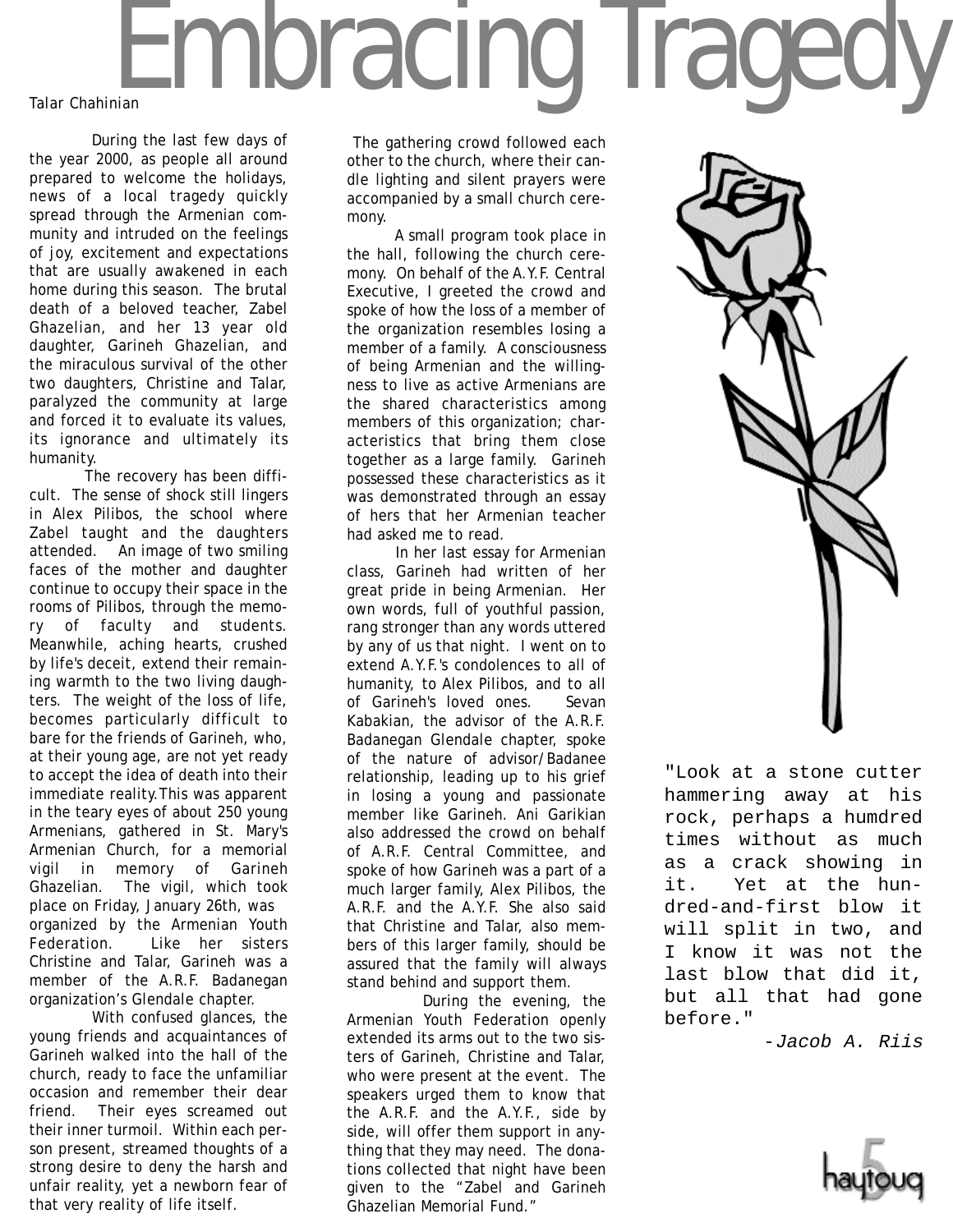

#### *Maria Hovsepian*

Throughout the years we as Armenians have engaged in various Anti-Turkish propagandas, but despite our endless efforts, Turkey always finds new ways of advancing themselves against the fight for the recognition of the Armenian Genocide.

Today, as always, Turkey has come up with a new tactic to put the Turkish name into American and Armenian consumer markets. This new tactic can simply be referred to as "Made in Turkey". What do I mean by this? Gap, Banana Republic, Old Navy, DKNY, Linens N' Things, Tommy Hilfiger and French Connection are just a few of the many brands that have turned to Turkey and Turkish factories for manufacturing their various products. This up-rise of Turkish goods is in addition to the hundreds of products that can be found in any Armenian grocery store.

Are these companies intentionally aiding Turkey? Of course not. It is much cheaper to produce products and goods outside the U.S.A. We as consumers are simply getting ripped off, but it also brings forth a much greater problem. I am not going to engage in the debate that Turkey did unjustly massacre 1.5 million Armenians throughout the years and buying these Turkish products would only support the heinous crimes committed against of our people. That I hope everyone in the world is aware of.

"One never notices what has been done; one can only see what remains to be done." -Marie Curie

> You may e-mail us at AYFwr@earthlink.net

#### or

You may write to AYF at 104 N. Belmont Suite 306 Glendale, CA 91205

We will forward your letters and e-mails to each of these stores and companies.

I will say that the money Turkey is making through the purchasing of these goods is being used for campaigning against the recognition of the Armenian Genocide. Turkey has used the funds to establish various Turkish studies chairs in Universities. Of course in lobbying against us as Armenians in Washington and across the world. The question remains, what can we do? Well it is fairly simple. Boycott these products.

Do not buy any goods that are made in Turkey and even more take an active stand against these products whether it be writing letters, publicly announcing to the employees in the stores that you as a consumer refuse to buy any goods made in Turkey, or through any other measures you can possibly think of. As stupid as it may sound each product bought from a Turkish manufacturer is harming us as Armenians. Turkey remains to be a human rights violator and each of these stores, each of these companies, engage in protecting human rights.

Ask yourselves and these companies: how can these human rights protectors engage in a business venture with a human rights violator? Is this not hypocrisy? I leave that answer to you. We are the only ones who can make the difference so I urge each and every one of you to educate the world and let these companies and stores know that they are supporting murderers and rapists.

The Armenian youth's obligation is to stand for the rights of its nation, and supporting Turkish products would destroy the dignity of that just cause. Through collective power, the entire world will recognize the Turkish crimes against Armenians as a Genocide.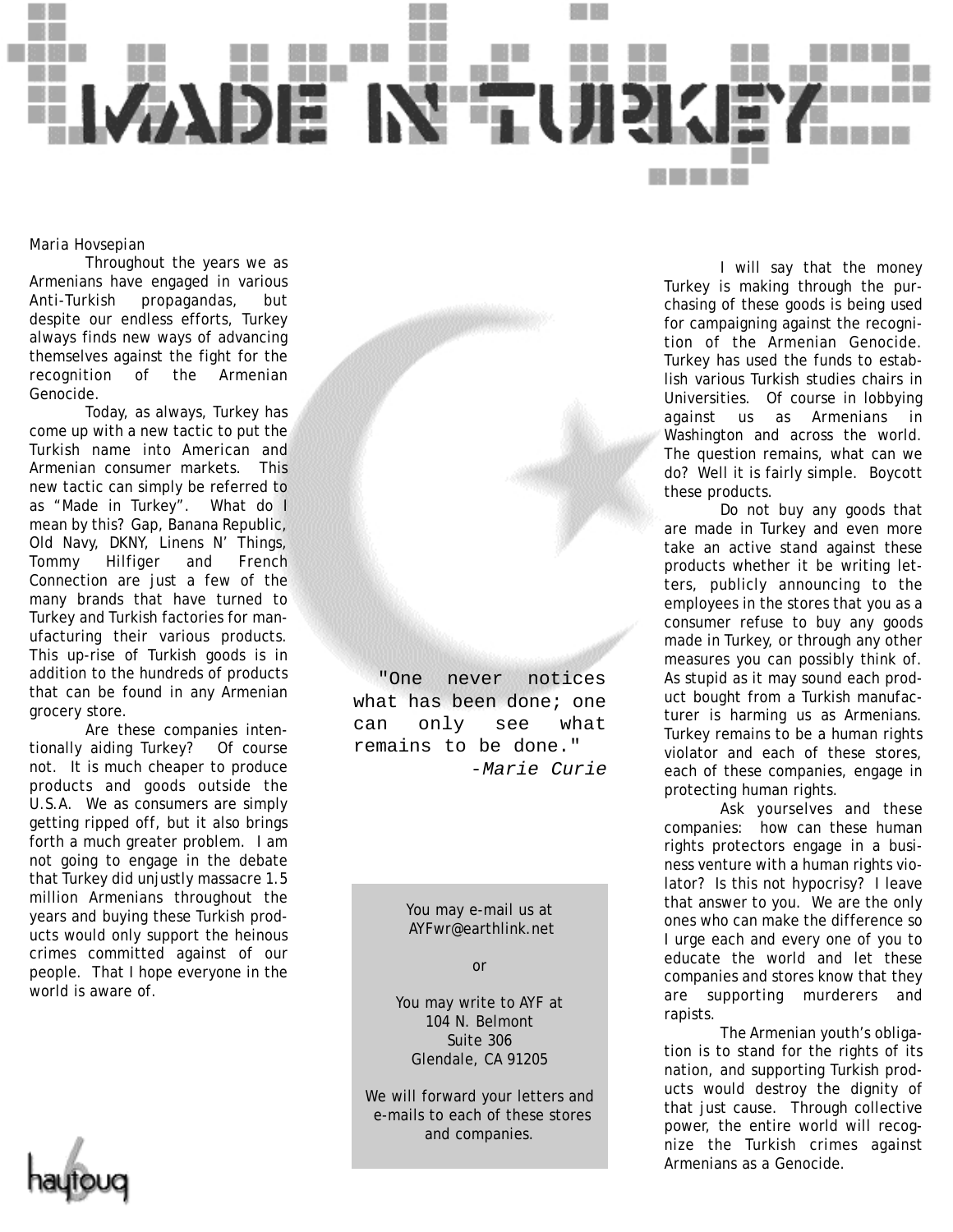## Wrong Way<br>The very few people who had not

"Mistakes are part of the dues one pays for a full life. .,

> -Sophia Loren



Someone once said that he really wanted to go to Hayasdan, to the point where his everyday life seemed like a total waste of time as long as he was so far from his homeland. He said..."It's not just to see Hayasdan, it's to live with my people, to walk down the street full of Armenians..." Well, now that I'm in Hayasdan, I often think about what he said. As I was sitting in a tramway on my way to "work", I happened to look straight ahead out of the front window, and there it was. I just felt this huge smile from on my face and I felt my heart skip a beat and something did a flip in my stomach. I wanted to turn to the woman sitting next to me, or the man in front of me and say, "Oh my God! LOOOOK...it's Ararat!!!" , but just when I turned around, I noticed them looking at me...their stares said "Who is this weirdo?". I never felt so alone in my life. Did I really have anything in common with any of the people in that bus, or anyone walking the streets of Armenia? I felt cheated. How come they didn't appreciate this enormous treasure...and why did it mean so much to me?

Then on another occasion, I happened to be on a different tramway, and having taken the wrong one going in the wrong direction, I had an opportunity to speak to the driver. He was an Engineer, who is now a driver from about 7 in the morning until the very late hours of the evening. He asked me a very simple yet complex question. "Why is it that Armenians born outside Armenia are so interested in Armenia, and are so excited to be here? How come they feel a connection with the land ...when those who have been living here for decades would take the first available flight out of here without even thinking twice or even looking back?" I didn't have an answer...I don't think he expected one either.

the very few people who had not left, who had not abandoned, who was disgusted by those so ready to leave their homeland. At the end of my ride in his van, he wished me luck and said with a smile, "Sometimes you have to get lost, so that you will learn which is the right way". I felt like I owed him more than the 100 drams I handed him, but I paid my fare and thanked him. Now, I think back to what he said and although he may have been talking about my little "excursion" or "tour" of Yerevan that morning, his comment had a deeper meaning for me.

Right now, our country is lost. We have the rules and regulations...yet we have no one to enforce them - and if any are enforced, they are just the ones that benefit all the wrong people. The people of Armenia have lost hope. They don't believe in the system or their leaders, and they feel helpless and frustrated. Some give up...and that explains the apparent decline in the population of our nation, but then others decide to "stick it out" and that explains the honking horns in the city. So our country and its leaders are apparently lost.

"It's not just to see Hayasdan, it's to live with my people, to walk down the street full of Armenians...". The day will come when all Armenians, no matter where they were born or brought up, will be able to live with one another and embrace our commonality and differences. And then, when I look out the window and see Ararat - the incredible mountain that our forefathers have fought to keep over and over- standing there behind the buildings of Yerevan, I'll be able to turn around and say to the person seated next to me, "Look…it's Ararat!!!", and instead of receiving a blank apathetic stare, that person will smile and say with the same enthusiasm, "Isn't it beautiful?".

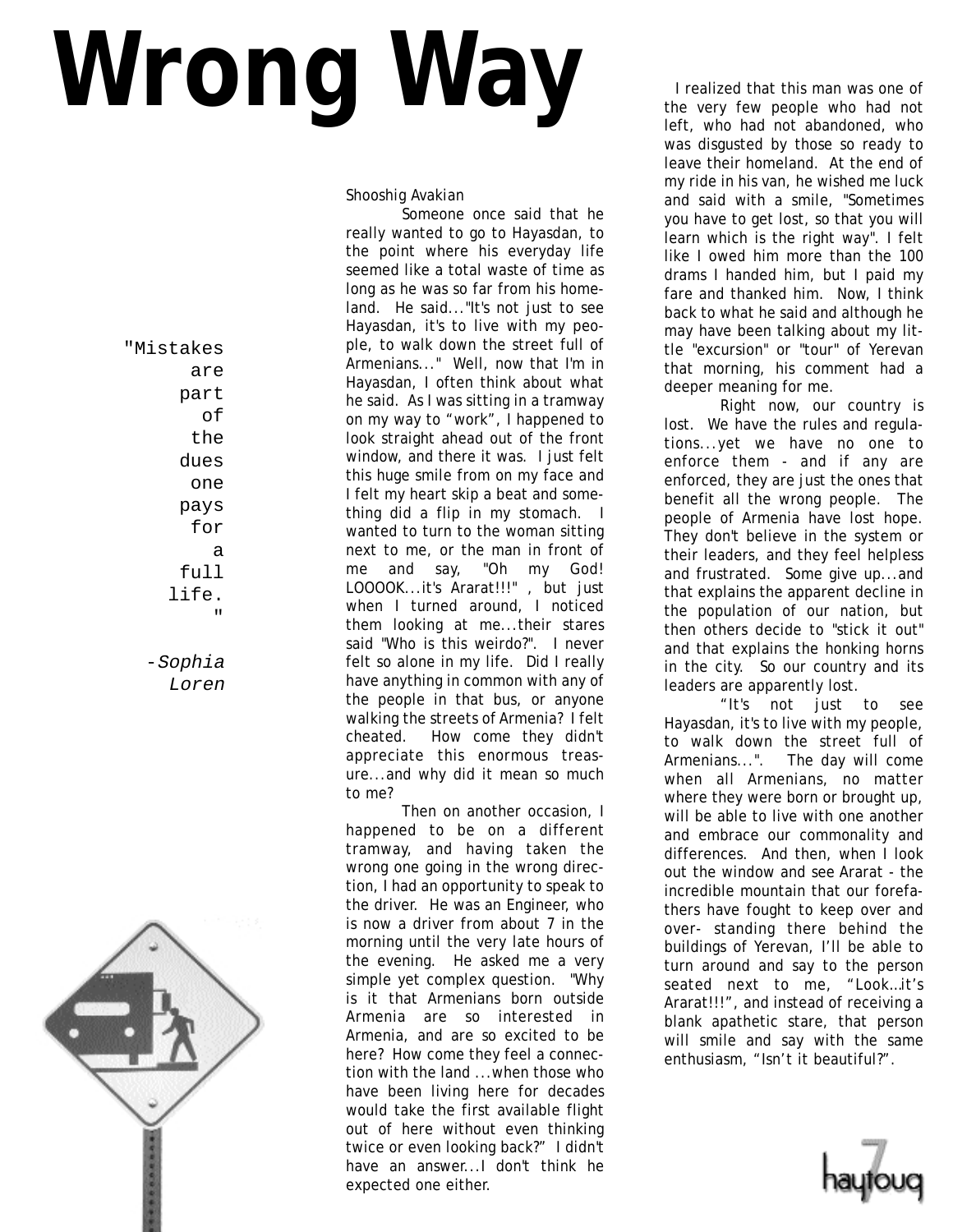#### Instilling a Sense of Culture:

## beginning steps<br>of identity

#### *Karekin Zorian*

It is somewhat of a "law" in nature to begin the process of discipline of individuals at a young age. It is vital to instill certain standards regarding different aspects of one's life, such as religion and culture. If done properly, the internalization and development of those standards can greatly benefit the individual. A significant part of everyone's life is his or her national identity; therefore, it is essential to establish a conscious awareness regarding it. Just as all other factors of one's identity, this too must be taken into account during one's vulnerable developmental stage.

The Badanegan organization of the ARF is one such factor, just as a parent, that can greatly influence a child's mind in relation to his cultural identity. The organization, targeted specifically for youth ranging from the age of nine to sixteen, instills a sense of belonging among its members. It spurs activism, which in turn aids the young mind to identify with the cultural aspect of his life. Through the use of educationals, community service, and other such activities, the child is introduced to his ethnic background and eventually his own self. As every experience in one's life leads to realizations (in accord to the individual's interpretation of the experience), the Badanegan organization is an ideal source for a constant exposure to cultural identity. Ultimately, the organization enhances a child's understanding of an unavoidable part of her-culture!

The Badanegan organization of the ARF provides its educational experiences throughout many cities. With eight chapters dispersed west of the Mississippi, the organization extends its influence upon many communities. It provides an opportunity of interaction for people sharing the same cultural background to come together. The young mind must be guided to avoid a passive behavior toward his cultural identity, and an organized effort to this identity is fundamental. The ideal means to fulfill this task is by taking advantage of the experiences provided by the Badanegan organization of the ARF, because it has the established methods and idea to continue striving as one nation.

To join the ARF Badanegan organization please call (818) 507-1933.

> "Children are likely to live up to what you believe of them." -Lady Bird Johnson

#### **The Pressure Is On:**

Turkish Tactics of Denying the Armenian Genocide

#### *Staff Writer*

Turkey has generated a new form of terrorism by threatening any nation or country that admits the Armenian Genocide by cutting off "diplomatic relations." Interestingly, it is not bothering European countries that Turkey has posed economic and political sanctions caused by government recognition of the Armenian Genocide.

Hey Turkey, the pressure is on, isn't it? Whether European countries are using the Armenian Genocide to keep Turkey out of the European Union is a secondary issue. The primary question is seeking justice for the Armenian Genocide. France is a modern example with all sections of its governments admitting that Turkey performed one of the greatest crimes against humanity. The pressure is closing in on the Turkish government because Turkish relations are not worth denying history.

It is not the present government's fault that the Genocide occurred, however they are blameworthy of not facing the consequences of history. The tactics are simple and mundane: the Turkish government is using a "bargaining chip" with each country that attempts to recognize the Genocide. For the United States, it is the military geopolitical positioning and for European countries it seems to be economic.

When a country has no further defenses, it turns to desperate measures of embargos and threats against political ties. The government of Turkey is guilty of these tactics as seen during the U.S. House of Representative's votes several months ago and the present threats against France. The Turkish government has not realized that civilization has taken its course and the larger crime of denial will not be tolerated by the world.

The pressure continues as Armenians across the world will continue to seek the recognition of the Armenian Genocide. Hey Turkey, the pressure is on, isn't it?

> "There is no such thing as a great talent without great will-power." -Balzac

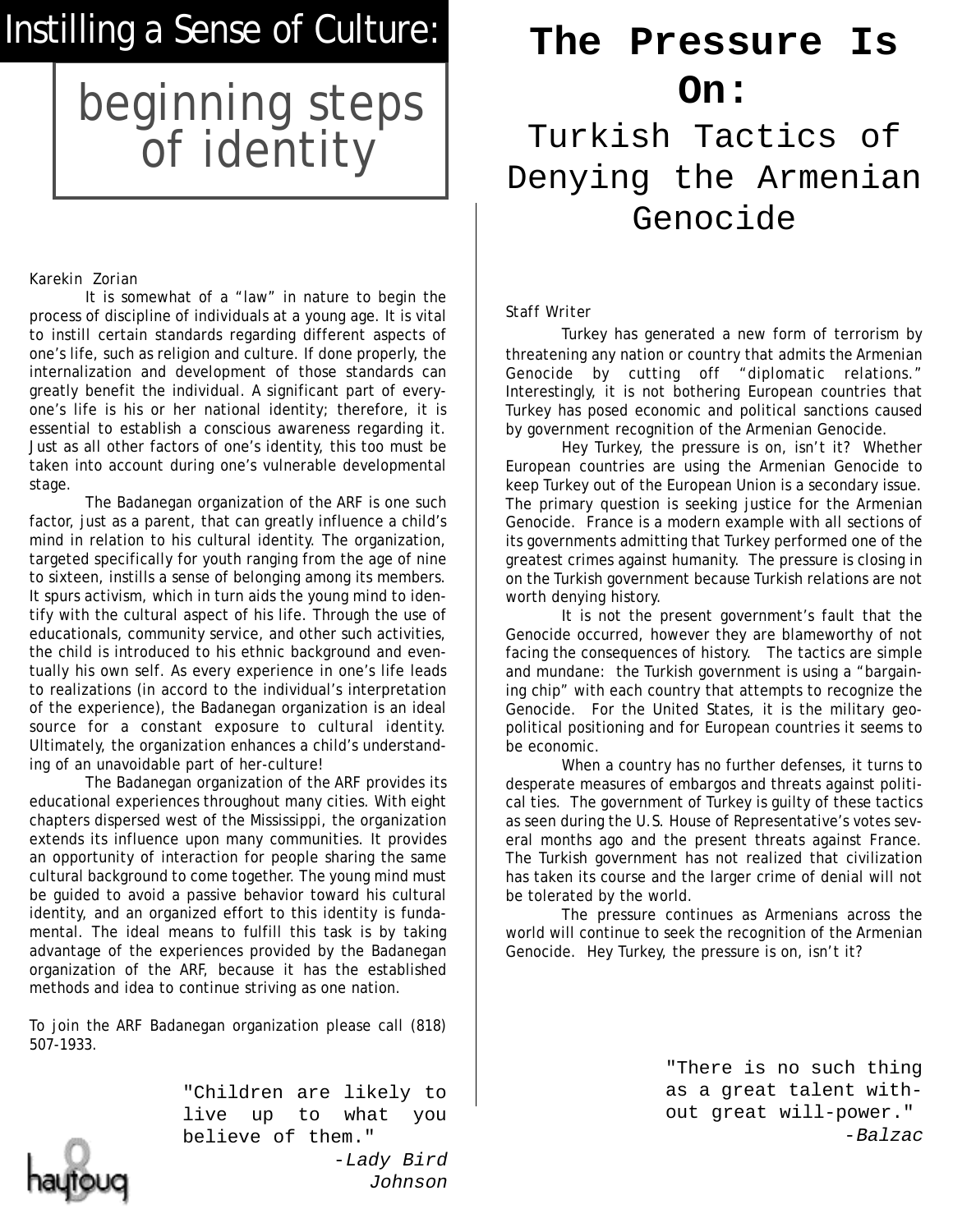

#### *Siamanto Maronian*

Since we live in a different time frame than our parents do the things we deal with and experiences are different, very different. We come from a beautiful culture that has a history unlike any other. Our mentalities are more or less narrow minded. What I mean by that is our parents don't understand us as well as they should, because their expectations and mentality is old school. It's not wrong, but old school. The only way they would really understand us is to walk in our shoes, but you know that's not going to happen. So what else are they going to do except, assume things, go nuts, and yell at us? But what they are really saying is ov, atrov; ivn ure , ad wdancavor panyr gan a,qarhin me]. Unfortunately our response is to yell, get pissed, grab the keys, and leave without looking back, which takes you back to the same problem. Imagine if the roles were switched; we would be acting the exact same way, no questions asked. What we don't understand is that the only people that have our back through good and bad times are our parents. Of course we say I have my friends, but watch how they will disappear. When the shit hits the fan, our parents are the ones that will help us recover and get back on our feet which will of course be followed by g-iv yv patrtu but that is all included in the package.

What we should realize is if we begin to be open with our parents, tell them what's up with us, they will not jump the gun and attack us. They will listen to us, ask us questions, and slowly understand why sometimes we do the things we do. Don't get me wrong. We won't be off the hook. We will still get yelled at and punished (that's when our culture kicks in), but at least they will know what's going on instead of assuming things and restricting us for no reason. I just began opening up and actually talking to my parents. In a 3 year span I slowly let them into my life day by day. I would sit with them, tell them how my day went, what I thought about life, future, friends, school, stupid shit, and you know what I found out that they are pretty cool. They have also done stupid shit, made mistakes, and learned from them. All they want to do is pass their knowledge, from experience, on to you so when you are in a situation you will make a wise decision.

Guys I want you to realize that I'm only 23 years old. I have had my share of good and bad experiences. There is still a lot I don't know and will go through and learn from. The topics I will be writing about though are facts about life and things every young person will go through. Nobody told me what was right or wrong, but that was because I did not allow anybody in, especially my parents. I'm not trying to tell you what is right or wrong because that decision is up to you. The only thing I'm trying to do is tell you what's out there so you will be aware of it and make a wiser decision when the time comes to deal with it. This is one of 3 articles I will be writing in the Haytoug. It's probably going to piss some people off, but it needs to be said, not locked away and ignored because that will only make things worse.

"Too many people overvalue what they are not and undervalue what they are." -Malcolm Forbes

**Subscribe to Haytoug's Electronic edition.**

**Just send your email address to Haytoug@mail.com.**

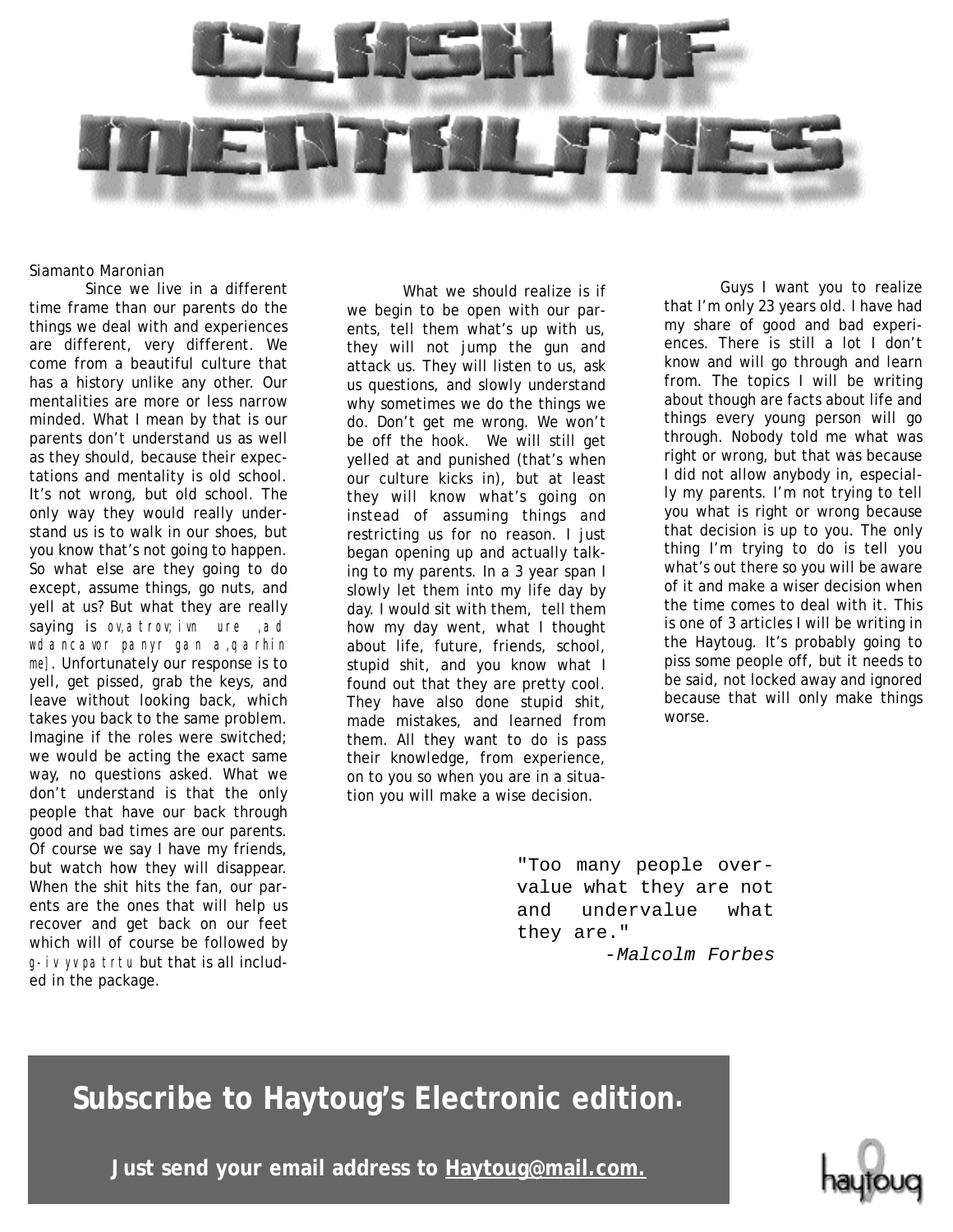# IT WASN'T ME

"Keep away from people who try to belittle your ambitions. Small people always do that, but the really great make you feel that you, too, can become great." -Mark Twain



#### *Raffi Sosikian*

What causes the majority of the youth of the first Christian nation to go astray? Everyone I asked had a differing opinion. Some faithful parents said, "It's the clubs and the drugs." Teenagers said it is the materialism of the world. A youth pastor answered that it is the lack of ability of Christian leaders to lay a solid foundation of faith for the youth. So who is to blame for the moral decay?

Why should the Armenian youth be involved with Christianity to begin with? Why should we care?

The Armenian people have believed in God since 301 AD. We are the first Christian nation. We have fought wars. Conquered, and been conquered. We have experienced a genocide resulting in the murders of one and a half million Christian Armenians caused by our belief in a very real God. All of these wars, pain, suffering, and genocide must have stood for something. Certainly millions of our forefathers could not have been wrong about God! In fact, they were not wrong at all. As Christians, we believe in an afterlife and an eternity for the soul consisting of absolute bliss. We believe when Christ returns, the dead will rise again. We will live forever! These are Christian principles. The bible says to die, for a practicing Christian, is to gain! Think about that for a moment!

They tried to destroy us, and failed. They strove to wipe the Christianity from us, and failed once again. They said we would never have a country and were proven wrong! They said Armenia will never be free, praise is unto God, and she is free indeed!

However, are we as individuals free? Are we free from sin or does sin have a strong foothold in our hearts and minds? Do we seek God or worldly pleasures? Do we carry out the will of God or the devil's will by doing evil?

The truth is that WE, both you and I are to blame for the moral decay among the Armenian youth. Each of us must be held accountable for our actions. If no one else is watching, God from Heaven is looking down and He sees ALL of our

deeds. On the day of judgement we will be held accountable for everything we said and did on earth. That day is not too far away. The world will not go on forever. Each moment that passes, the day of Christ's return gets closer. If He came back today, would you be ready to meet Him?

As for the current status of the majority of our youth, they are as far from God as East is from West! Most of the youth could care less about what the bible says. Abortion, sex, drugs, pornography, and drunkenness is accepted.

If you want to know why the youth is far away from God, then look no further than yourself. What have we done to contribute to God's causes? What have we done about the poor, the orphans, the widows, the handicapped, the lost souls that are searching for answers or the sinner? We have certainly contributed to Armenian causes and to our selfish causes, but what have you and I done to foster God's causes?

This life can be so beautiful. It can be so peaceful and the answers will be so clear, if and only if, we approach our God, through our Savior and Lord Jesus Christ and humble ourselves before Him asking for forgiveness of our sins, and accepting the Lord as our God, our savior from sin. When each of us cleans up our own backyard we can sit back and watch how God will use each of us to help one another in achieving every one of our goals.

How many prayers have you said asking God for favors? How many nights have you spent searching for answers? God's plan is for the Armenian youth to live up to their proud heritage and their proud culture. We have so much to be proud of and to be thankful for. My brothers and sisters in Armenian villages have no heat, no running water, no real plumbing, yet I complain when my computer acts up. Shame on me for not realizing all the blessings that God has granted me. Do you realize all the blessings that God has poured out onto you?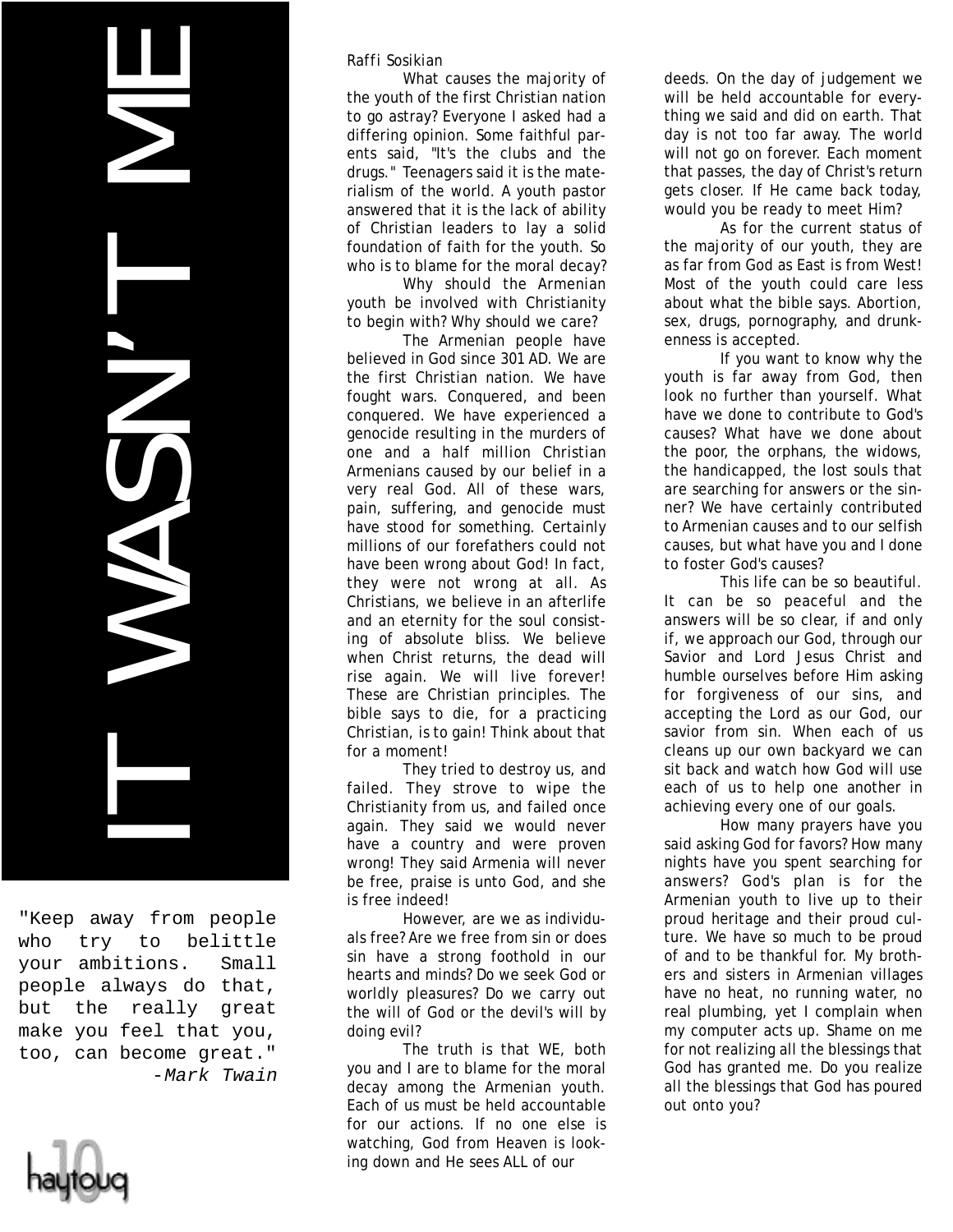

The Haytoug Publication encourages young Armenians to express their opinion regarding any issues pertaining to the Armenian community.

#### Open Letter to Haytoug

#### Ho, Ho, Ho Dance: Profit against Immorality

There is an annual tradition that is more solid and profitable than any other event by the AYF. It is properly labeled as the "Ho, Ho, Ho Dance" because it is on December 25th of each year, however, it carries a further definition as the event flyer suggested one time.

The intent of this huge party is unclear. I assume the financial rewards are excellent but it has defined the character of the AYF and Armenian youth in a bad light. The Ho, Ho, Ho Dance has become a forum of immorality, which unfortunately takes place twenty yards from a church. However this dance attracts more Armenian youth than all the AYF programs combined. The question is why. Should the AYF continue this form of activity (considering the thousands of dollars that can be used to enhance the Armenian cause)?

This is a moral dilemma: The purpose of the AYF is to bring young Armenians together in a social setting if necessary. However, the ultimate purpose is the political struggle for a free, independent and united Armenia.

The specific instances at the yearly dance are not important. Rather, the AYF should be concerned with the fact that younger Armenians gladly attend this "party" as opposed to demonstrations for the Armenian Genocide. There is no real sign that the dance has been organized by an Armenian social and political organization. Armenian music is not nearly sufficient and there is no form of political or cultural awareness during or after the dance.

On the other hand, financial resources are essential to the mechanisms of the AYF. The Ho, Ho, Ho dance generates the capital to help further our cause. It seems that the reason the Armenian youth are attending and paying an admission fee is the very reason of the immorality. The Armenian youth wants to be exposed to short skirts and high levels of testosterone. If the AYF altered the image of the dance, it would cause lesser turnouts and fewer dollars the AYF can spend on a Genocide Vigil, youth camps, political lobbying, and events commemorating Armed Struggle.

I can provide no answer to this dilemma. However, I can only hope that a protest commemorating 1.5 million martyrs or a recognition of a national hero (H.M.) would produce numbers similar to the infamous Ho, Ho, Ho Dance!

Sincerely, Former AYF Member

> "By asking for the impossible, we obtain the best possible"





-Italian Proverb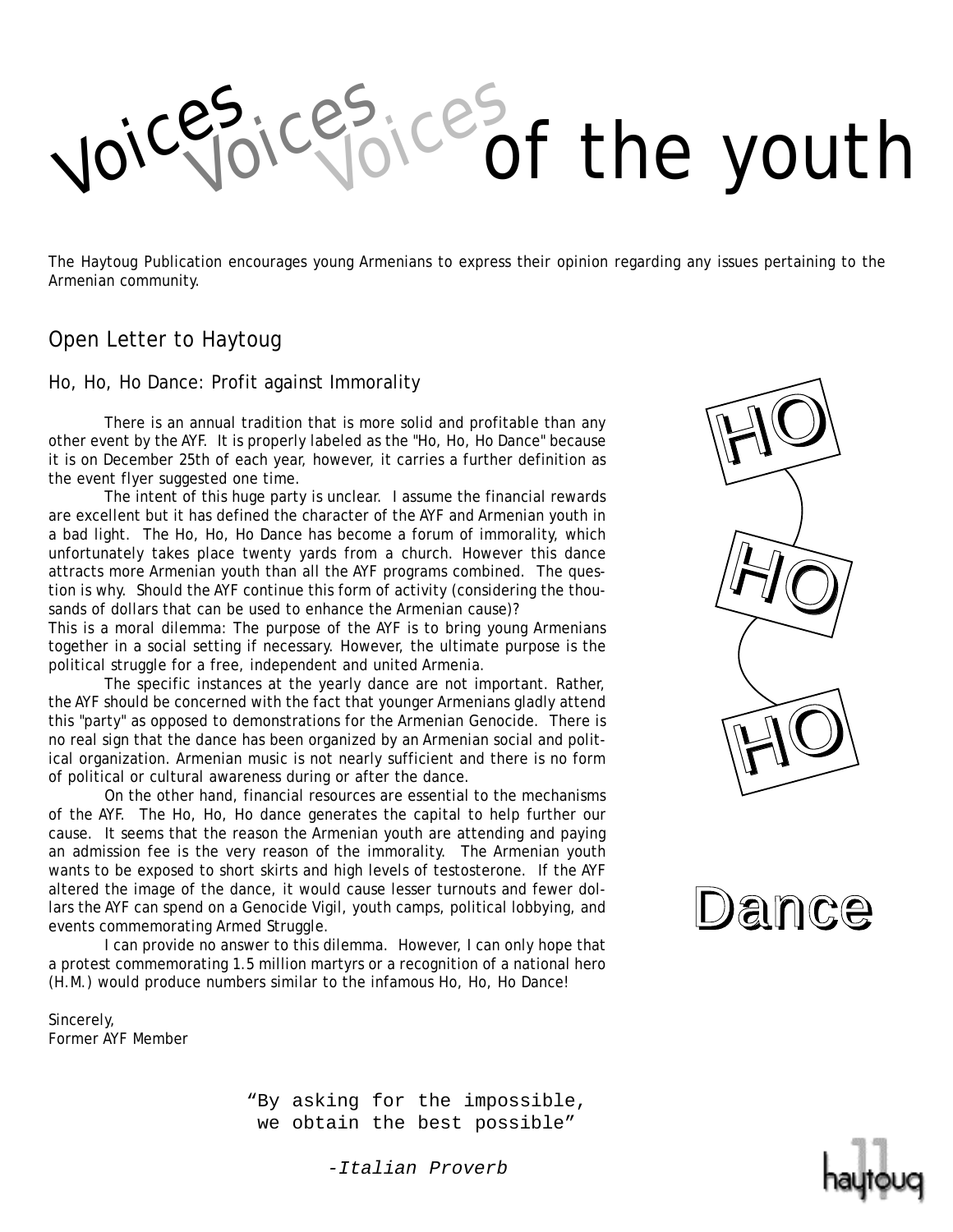"This is not a dress rehersal, this is IT." Tom Cunningham

Corne<sup>r</sup>



"Hokis: Volume Meg"

*Taline Gulesserian*

Admit it…you've heard about Hokis and you've listened to their CD. Don't worry, you have nothing to hide. There are plenty of people like you out there, including myself.

To be honest, when I first found out about my assignment of reviewing "Hokis: Volume Meg", I was hesitant. I did not know want to expect. Armenian lyrics to an "odar" musical background? No way! However, I was in for a surprise. It turns out our friends from the UK are very innovative and entertaining.

"Hokis: Volume Meg" is a unique blend of Armenian and English lyrics set to various background beats, such as hip-hop, dance, and pop. From "Overprotective Dad", a humorous tune with catchy lyrics dealing with how Armenian ladies act nowadays to "Inche Butjarad", a mellow song of a couple trying hard not to drift apart, the CD covers almost every musical genre. Personally, I believe the CD breaks through all barriers, and it even updates a few old-school favorites along the way. Think "Karun Eh" is only for your parents? Not anymore, because Hokis found a way to update the classic into a heavily hip-hop influenced tune so that you are not embarrassed to sing it out loud, at the top of your lungs, while driving in LA traffic. But, that might only be me…

Finally, the CD ends on a serious and touching note with "Genocide", a song dedicated to the 1915 tragedy. The somber tune tells the story of today's Armenian generation and how it has to uphold its history against the unknowing and bias general population.

Now, the question on everyone's mind…How does this CD fit into today's Armenian youth? It is simple, and it could be answered by listening to "Bare' Aghjig", which is a perfect mix of and new beats. The whole CD is a similar mix. Therefore, the answer is "Yes!" This CD does belong to the Armenian youth, who are themselves a mix of old, Armenian culture and modern, American lifestyle. Should you purchase the CD? Definitely. Support these young Armenians who are not afraid to display their Armenian pride and who do not deny their culture in order to make a quick buck.

This CD may seem awkward at first, especially since some lyrics just sound as if they have been directly translated from English. Despite this little setback, at the end, you cannot help but sing the tunes even after you have stopped listening to the CD. On a final note, the biggest skeptic to this CD, who shall remain nameless (you know who you are), could not help but laugh and sing along as she listened to the CD on the way to school. In the mean time, keep your eyes peeled and your ears open for more from this talented group.





 $\mathbf{\breve{C}}$ 

i $\overline{\phantom{a}}$ i

 $\mathbf C$ 

 $\blacksquare$ 

 $\boldsymbol{\mathsf{S}}$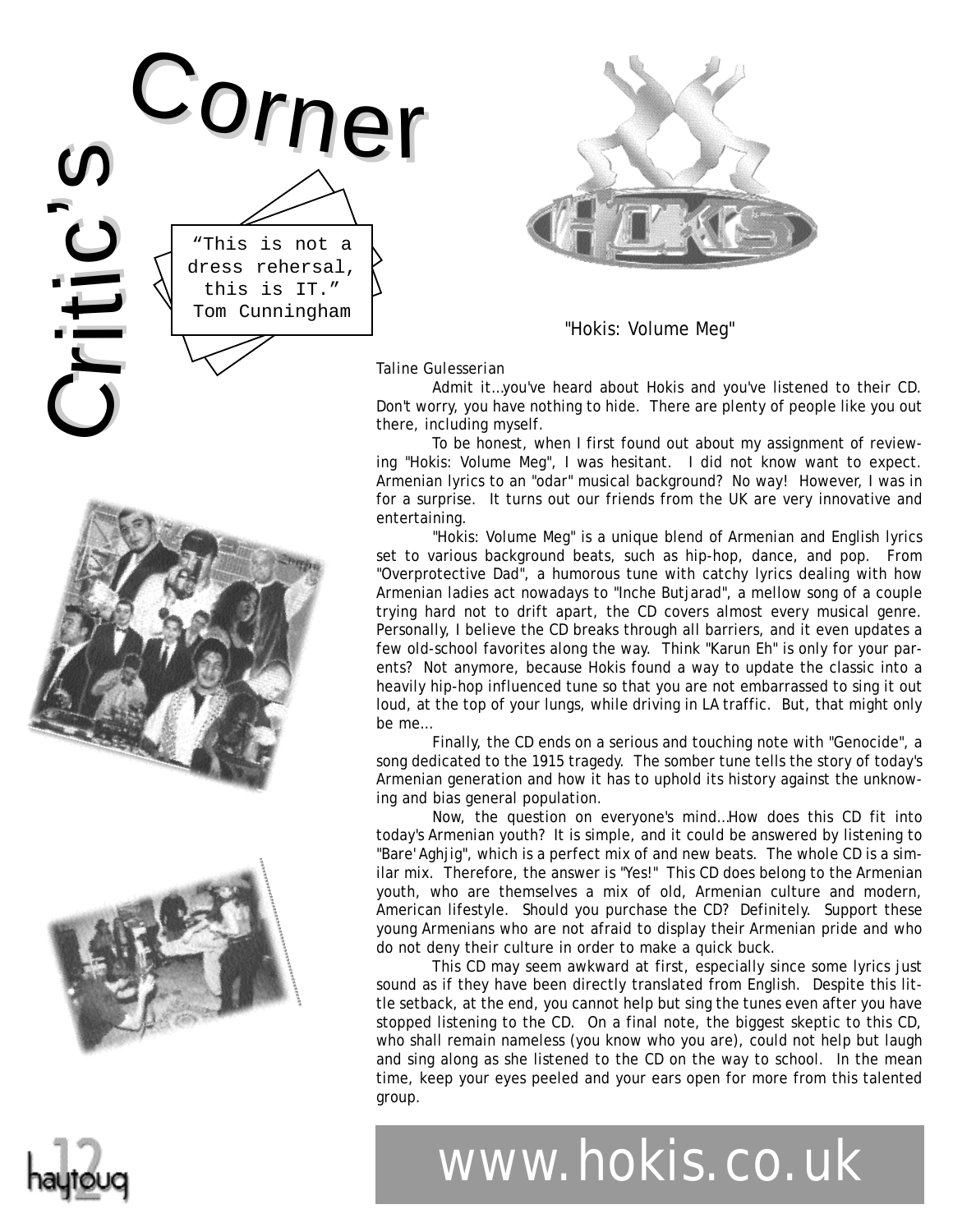#### Public Services Committee Launches **"Outreach Program"**

#### *Haytoug Staff Writer*

**La Crescenta** - As a part of its ongoing efforts to provide the homeless in the community with a higher quality of life, the Armenian Youth Federation Crescenta Valley "Zartonk" chapter's Public Services Committee has launched its community-wide "Outreach Program" to provide homeless individuals in the community the necessities they need to fight the cold weather and hunger.

"As members of a Public Services Committee we see ourselves as Public Servants who seek to provide our community and its residence a higher quality of life, to achieve that goal we have begun by launching the 'Outreach Program' and working to help those who are homeless," said Armenian Youth Federation Crescenta Valley "Zartonk" chapter Public Services Committee chairperson Sarene Yacoubian. "Our first mission has been to directly provide free and immediate help to the homeless by providing small packages to help them fight the cold and hunger."

The "Zartonk" chapter "outreach program" will provide assistance to the homeless at no charge. The program depends on both financial and material donations from community members to continue its operation. By providing blankets and unused toothbrushes to non-perishable foods and unused clothing the "outreach Program" plans to be of direct and free assistance to the homeless by providing them means to lead a healthy and productive life.

The essential donations to deliver the first load of "Outreach Program" have been collected and will be distributed to homeless individuals.

Material donations may be brought to 2633 Honolulu Ave. Montrose, CA 91020. Financial donations for the "Outreach Program" may be sent to P.O. Box 8311 La Crescenta, CA 91224; checks may be made payable to A.Y.F. "Zartonk" chapter "Outreach Program."

> "A candle loses nothing of its light when lighting another" -Khalil Gibran

## The Boys Club

#### *Talar Aslanian*

The AYF Manifesto…presumably the most sacred piece of literature for AYF members. It outlines our directives and defines our goals. Within the manifesto, one reads words such as "we" or "all AYF members." Such words encompass both males and females. However, is this merely idealistic for it seems to me that in our present AYF culture, both males and females are not regarded to in a similar manner. Here are some relevant examples: The majority of AYF chapter presidents are males, whereas females predominantly hold the position of secretary. At a given event, males are called upon to "supervise" or "control." An outspoken male is revered and paid much attention to, whereas a female with clear views who intends to express those views is regarded to as someone who merely speaks too much or has little knowledge of what she is speaking about. Throughout our lives as AYF members, we have undergone numerous educationals about our historic and current freedom fighters. These include Serop Aghpyoor, Antranig, Kevork Chavoosh, Vartan Pakhshian, and Pegor to name a few. However, if one were asked to name at least three female fedayees, could he actually do so, without mentioning the name of Sose Mayrig? The Centralized Executive, a highly important body, includes a majority of males and instances where in a given fiscal year, eight out of the nine Central Executive members are males, and though there is one female on the body, her position is secretary. One has to also keep in mind, however, that these examples are not exhaustive. What do such examples imply? Simply, that AYF is a boys club. Personally, this is an extremely concerning matter. In my opinion, AYF members need to take a step back and reassess this current atmosphere. Concepts such as equality and fairness must be incorporated into our lives as AYF members and embedded into this institution. Female AYF members need no longer to feel neglected or overlooked. AYF must certainly do much more than it has to give female members more opportunities, obligations, and rights for the vast qualities we gain in AYF, such as leadership, need not be instilled only in the male members, but the female ones as well.



Sose Vartanian (Sose Mayrig) 1868-1953

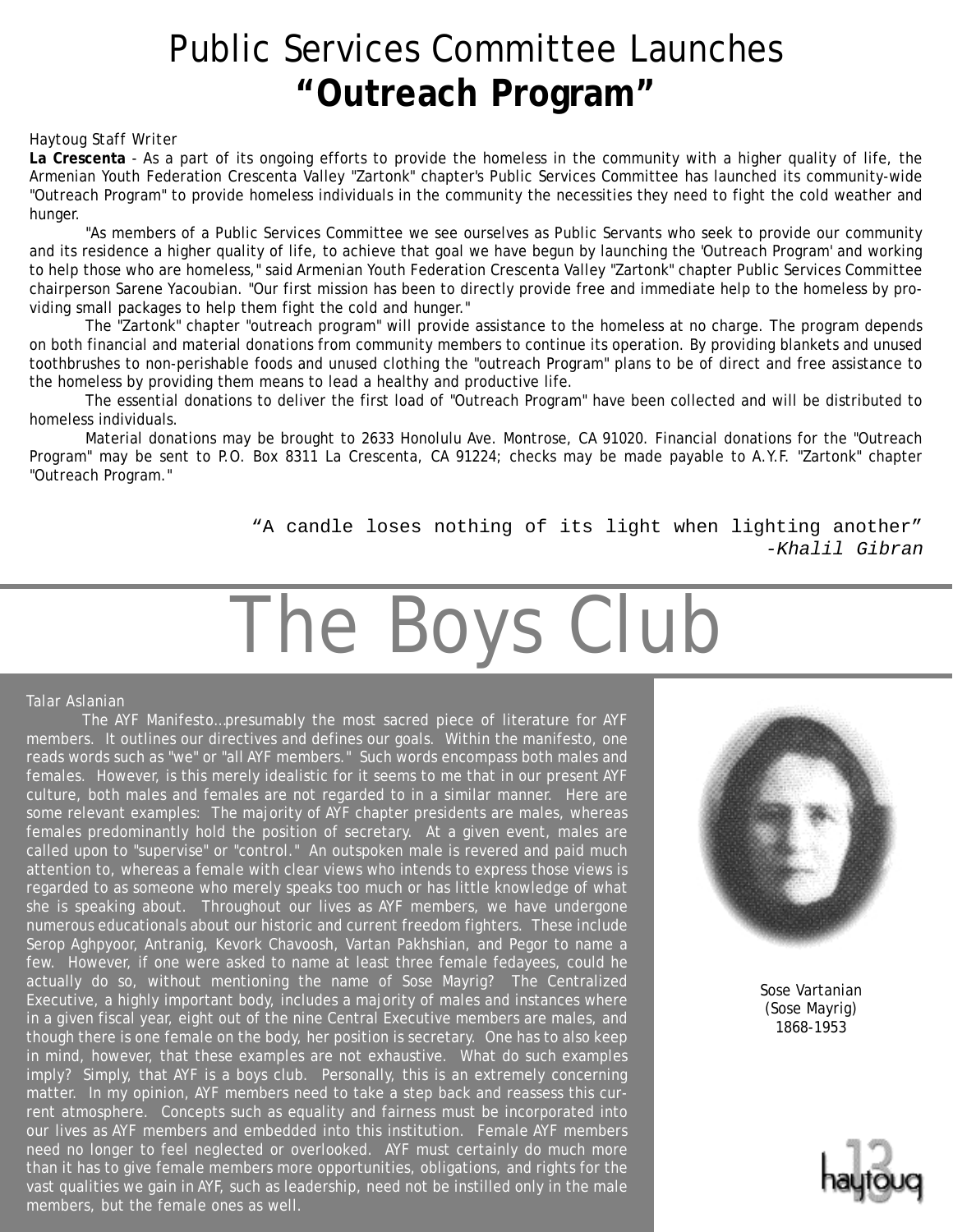"A man wrapped up in himself is a very small bundle."

-Benjamin Franklin

#### To the editors of Glendale News Press:

This letter is regarding a response to Mr. Carney's extremely hateful and ignorant letter regarding the Armenian Genocide issue. I never knew that in this day and age, such ignorance still existed. Needless to say, I was totally shocked when I read this racist letter. Worse yet, how can a newspaper print such ignorance?

Mr. Carney:

There are a few points that need to be immediately cleared up. First of all, Armenians do not think they own Glendale. Thus, such a small minded and insulting comment need not be said Mr. Carney. There is absolutely no point in making such

a narrow-minded remark. Furthermore, by saying such a thing, you are insulting yourself Mr. Carney. Let me explain. You claim Armenians believe they rule Glendale. Yet, you claim you know when it is okay for the American flag to go halfway down. Who is talking about ownership now? Secondly, if a war to break out right now, I could honestly say that most Armenians would not be buying tickets left and right. If a handful were to do so, however, don't you think other racial and ethnic groups would do the same? Since when is one group less fearful than the other Mr. Carney? Better yet, why don't you ask the oldest living U.S. Marine, an Armenian may I add, how he served this country...

Thirdly, what is this hateful and bigoted talk you say about something that happened in another country? The U.S. prides itself on how it is a melting pot, open for opportunity to all people and places. Furthermore, the U.S. government prides itself on being involved in most current world affairs, i.e. the Middle East, the former Yugoslavia, the Gulf, and the Far East. Therefore, why would it not get involved in this Mr. Carney? Have you caught up in your nightly news? Do you not recognize the thousands of American troops dispersed all over the world? If so, then there is another contradiction I have caught you in...Next, please Mr. Carney, save your whole "Don't come to this country trying to change things" speech. Let me guess, you believe you are not a child of immigrants right?

Are your parents Native American? If not, then sorry to inform you, but you are indeed a child of immigrants Mr. Carney. Therefore, please consider yourself one of us "immigrants." And I am almost positive, that your ancestors have tried to make a change at one point or another.

If people had your smallminded attitude, then this country would not be the "melting pot" it is considered today. What's next Mr. Carney...shall the U.S. not allow anyone from any country any longer? Lastly, you claim your uncle died for this country. Well Mr. Carney, have you ever heard of Veteran's Day? I believe your uncle is saluted

that way, so please, have a kind heart and allow one day for the 1.5 million innocent victims of the Armenian Genocide...they did give their lives for their country. Furthermore, why don't you go check out the statistics for the number of Armenian policemen and military men in this country? I bet that you will be shocked to see that many Armenian-Americans risk their lives for the U.S. every day.

In conclusion Mr. Carney, what's to say that you should not be punished for a hate crime? Your words are like going out and beating up a minority simply for who they are. What's to say that you will not turn violent one day? If you use such harsh words, then I am afraid of what you will use next. Please, do all of us a favor, and take care of your anger. Try to respect others and open your mind a little more. I guarantee that sick feeling in the pit of your stomach will leave once you lose your ignorance. In the mean time, walk down the streets of Glendale, and go into one of the shops, and see the eyes of the owners, and dare to tell me that you do not see a story within those eyes. Thank you very much. -TALINE GULESSERIAN

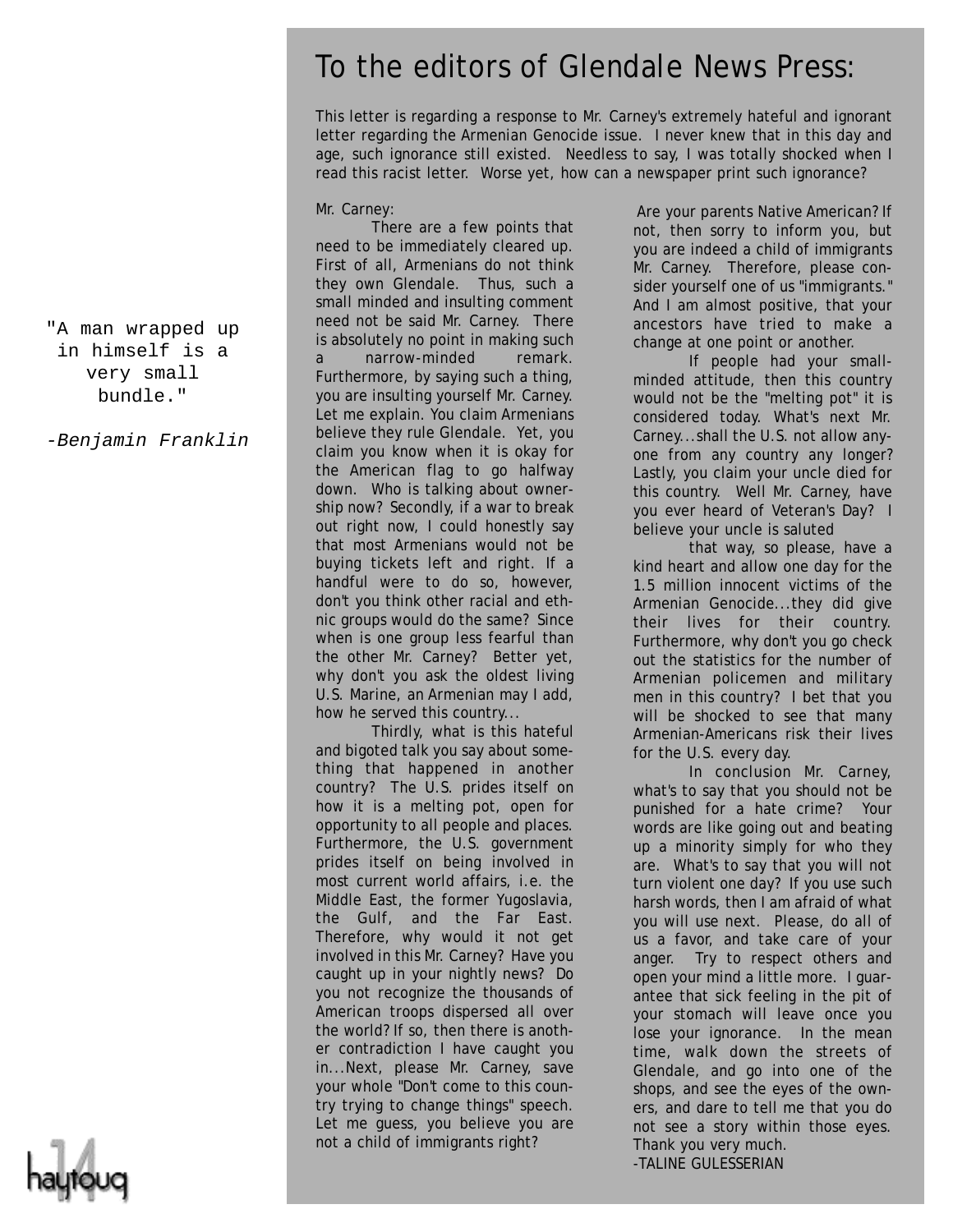# Hye em yes

I remember way back when…back when I was not so strong mentally, in my heart and in all aspects of my life, ranging from school to A.Y.F. I did not know who I was, or why I was here. I still do not think anyone can answer these questions about themselves, but one has to try. So I tried, and tried, and tried again. But there was no answer to these questions. Then I simply gave up. What I did not realize at the time was what I had inside.

This all happened a long time ago, in high school. I was lost among the lambs, walking down the halls, saying "what's up" to my friends, and the only question on my mind was, "where are we gonna go drink tonight." I was a good kid; I just did not know what I was doing. It all started when I met this guy named Terrance. Terrance smoked a lot of pot. A LOT. After that it was all over. To fill the void that I called my life I started to smoke pot too. At first I would only smoke with Terrence, but then I began to smoke by myself. Not long after that my Armenian friends started smoking too. I did not care; it filled the void pretty good (or so I thought). Next thing I know I am on all sorts of drugs, from pot to shrooms, from acid to ecstacy, what ever I could get my hands on. But I was happy and that mattered to me more than anything else, not even when my own mother would ask me why my eyes were red again with a look on her face as if to say, " you think I'm stupid or something?" She knew and so did my father. I guess they thought it was a phase because they really never said anything. My life began to revolve around these drugs that I so loved to do. Then all of a sudden I found myself dropping out of high

school. "Why?" thought. I was happy, everything was fine, but that was all in my mind. Everything was not fine. My life was getting more and more screwed up with every day that passed. Who was I? The question still lingered on in the back of my mind, but never surfaced, probably because of all the drugs floating around in my head at the time. I had no worries; I also had no brain cells. Now I was completely lost and this time I could not just pick up my bong and make it a quick fix. My life came to a slow but steady stop. A dead end job, no high school diploma, what was I going to do now…great, now there is another question, another complication. By now I had stopped going to A.Y.F. and had stopped hanging out with my Armenian brothers on a regular basis. The Armenian in me was drowning. That is when I felt this burning inside me that I had not felt for years now. Who was I… I was an Armenian soldier. Why was I here…to do what I could for my country. READ THE A.Y.F. MANIFESTO!! Right there on page one, there it was, the answers to all my questions.

I had forgotten. Forgotten what I was. Forgotten what my great-grandparents went through for me to be sitting here typing this article right now. They did not go through all that for me to be here on magic mushrooms seeing colors. Do not get me wrong it was fun while it lasted, but it was so stupid of me. I am not here to tell you that drugs are bad. Rather, I am here to tell you that we are Armenian, and not just Armenian… We are Tashnagtzagans. If there is any doubt in your mind about who you are and why you are here… Here is your answer.

"Hye em yes, Hye em yes, Sarsapetzek eem tserkess, Hayasdane azadokgh, Katch Vartaneen torn em yes." REMEMBER??

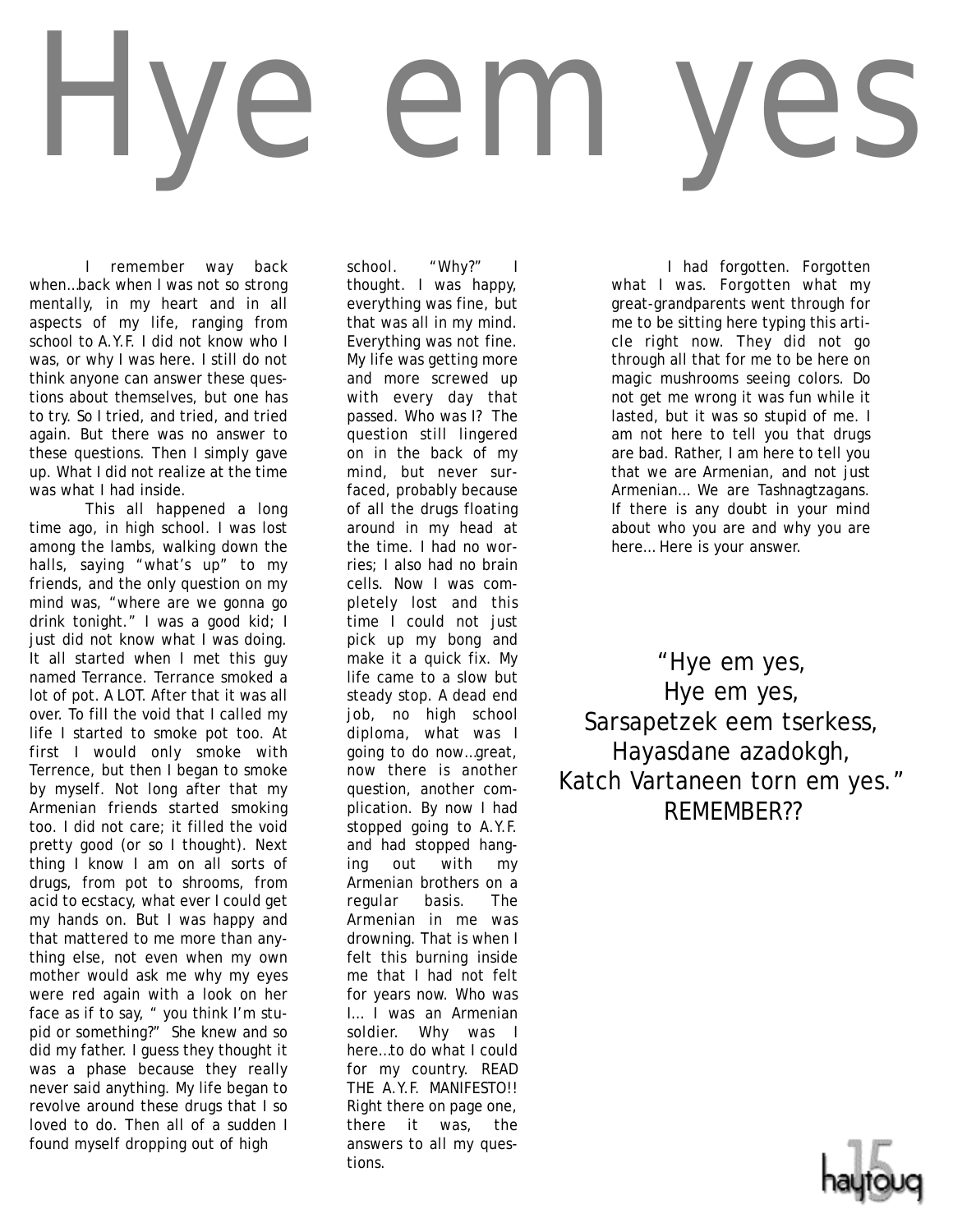### Youth Corps 2001



This is a chance of a lifetime. If you have ever wanted to make a tangible change in your homeland and at the same time experience a life changing trip, then you are the perfect candidate for taking part in

the Youth Corps program. You can spend approximately five weeks in Armenia and Nagorno-Karabagh supplying the manpower to villages where residents are attempting to rebuild their lives. What you have seen in pitures you can now see in person. Places like Sardarabad, Etchmiadzin, Karni, Keghart, Khor Virab, Mt. Ararat and other sights of historical and cultural significance.

**Take the challenge, come and experience your homeland the way it should be experienced. Don't just visit your homeland, LIVE IT! All that is needed is the will to help.**



*For more information you may contact the Youth Corps Committee at 818.507.1933, or email ayfyc@aol.com or by writing to AYF Youth Corps, 104 N. Belmont Suite 306, Glendale CA 91206.*



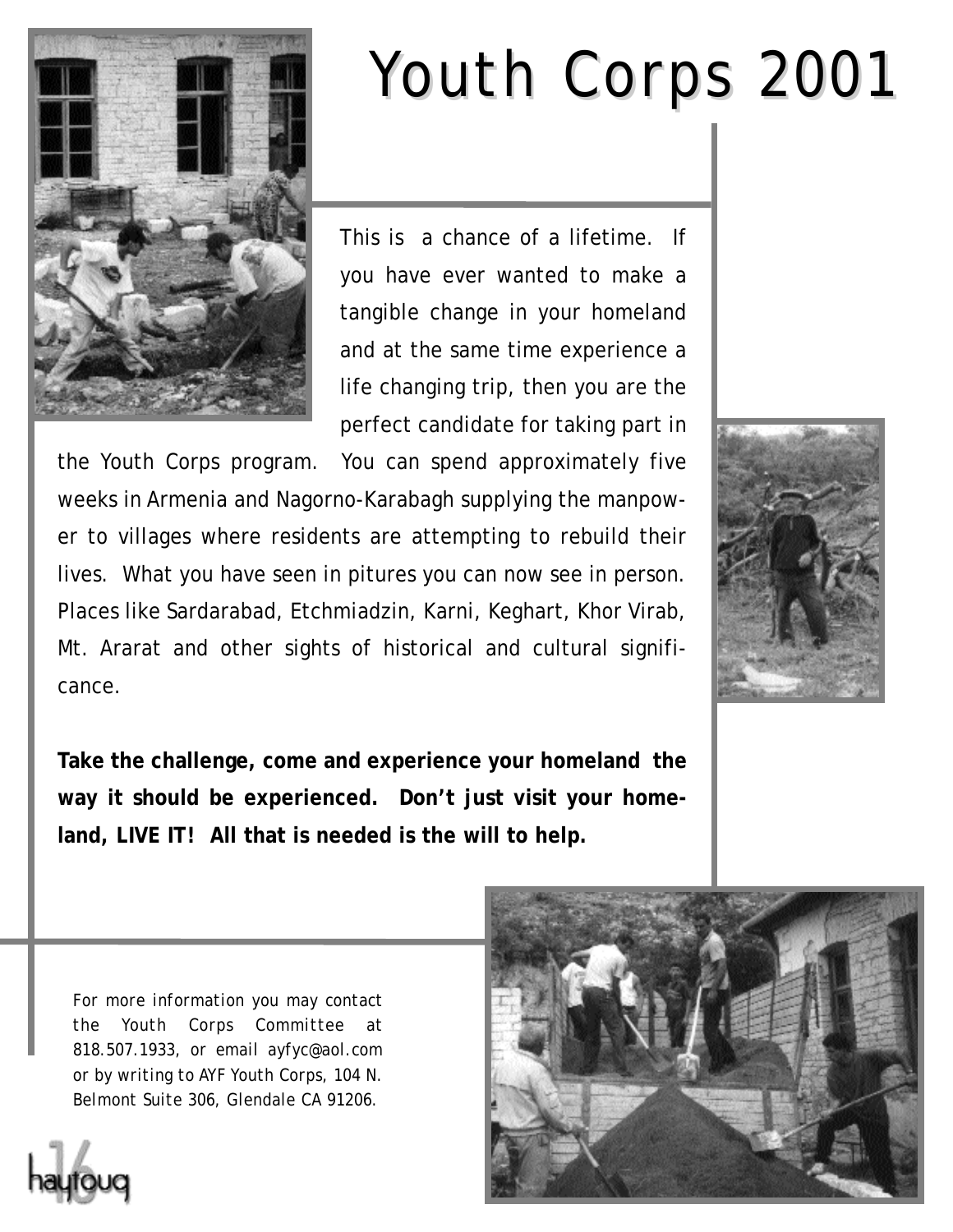#### Ovr Eink777 Ovr Hasank

Wicen S0sigyan

Amen anhad ir gyanki un; axkin glar=yvore ir nyrga3 irawijagu pa.tadylow ir anxyalu ov nyrgan5 an,ov,d i mdi ovnynalow abacan1 Anhadu ar=yvorman yzragaxovm mu gazmyle a-a] bedk e knne ir gyanki un;axkin abahowa/ 3a]o.ov; ivnnyru5 2aqo.ov; ivnnyru5 sqalneru5 yva3ln7 ov iwyr]o3 gu hasdade ;e ir gyanki un;axkin unthanovr armamp  $3a$ ]o.ov; ivn abahowa/ e gam o[1 A3s ar=yvorovmu y; e an2 mu gadare ir gyankin mas gazmo. polor asbareznyren nyrs5 an5 a3t baraca3in gu sdy./e a-o.] ba3mannyr5 ovr inkniryn a-i; gov da3 3a-a]timylov yv parylavylov1

Bah mu y;e meg ti tnnk myr gyanki an2nagan zpa.ovnknyru yv ar=yvorynk Ha3 an2i mu ir azcin mas gazmylov tyru1

Qrtin ov part cor/ e Ha3 azcu ar=yvoryl5 sda3nm midk [ovnim Ha3 azcin ar=yvorovmu gadaryl yv o[ al inkzinkis gov dam a3t iravovnku5 saga3n g\ovzym nyrga3axnyl iraganov;ivnnyr Ha3 azcin masin a-i;u sdy./ylow polor Ha3yrovn orbeszi menk myr tyragadarov; ivnu ar=yvorynk ipryv Ha3 azcin antamnyr1

Ha3ov; ivnu der y. a/ e 300,000 karagovsi kil0my; r Ha3asdani mu5 Ha3ov; ivnu` ; eyv adynnyr t=ovarov; yamp timacrava/ e pazma; iv mardahravernyr 3a]o.ov; yamp5 Ha3ov; ivnu nayv yn; argova/ e hsga3 t=paqdov; yan mu` My/ Y.y-nin1 A3t a.edu y.a/e anyryvaga3yli angivnatar2 mu Ha3ov; yan hamar5 saga3n cdnovylow a3t iraganov; yan timax5 grxa/ ynk co3adyvyl ipryv azc1Co3adyvylow5 azca3in govsagxov; ivnnyrov mi]oxav5 grxa/ ynk garovxyl tbroxnyr5 ygy.yxinyr5gazmagyrbov; ivnnyr yv miov; ivnnyr orbeszi co3adyvylov go.kin Ha3 azcu nayv parcawaji1

A3s0r gazma/ ynk ca.ov; nyr a, qarhin [ors /acyrovn me] ovr 0ragan` ipryv Ha3 anhadnyr g\abahowynk pazma;iv 3a]o.ov; ivnnyr1 Ca.ov; nyr ovr Oragan gu /racrynk nbadagnyr yv g\a,qadink iragaxnyl a3t nbadagnyru orbeszi ipryv anhadnyr co3adyvynk ov parcawajink1

Adynnyr al gu mo-nank /racryl nbadagnyr a3t meg panin masin oru cardezi mu wra3 polors al gu tne no3n e]in wra31 Gu mo-nank nbadag j,tyl ;e in[bes` ipryv anhadnyr bidi a,qadink 3a]o.xnylov a3t meg panu or gu miaxne polors` Ha3 azcu1

Ovrymn5 no3nisg dramapanov; yan agnoxow tidylov baraca3in yrp mynk gu /racrynk myr gyankin nbadagnyru yv yrp glar=yvorynk a3t nbadagnyrovn cor/nagan 3a]o.ov; ivnu gam 2aqo.ov; ivnu angaryli glulla3 a3t nbadagnyrovn yv ar=yvorovmnyrovn me] Ha3 azcin a-ovmow myr tyragadarov; ivnu [untcrgyl1

## LAND

#### *Staff Writer*

It seems real only when you walk on it. IF you die for it, you will realize its

sweetness. The philosophical aspects of land Land.

The oldest tradition of struggle and pondering.

Territory and marking.

This is our space and our right. Land.

Land from its very origin gives its occupiers the need to be conquered by them.

Only to walk on?

Probably not because they have died for it.

Land.

Whether through rushing or pausing, it is our right.

Land and its development: try it on. To be less than it is a privilege Land.

To be more than it is a denial.

You are us and we are you.

We can use it and enjoy it.

Land.

If we want

There is truth in land

You can't take it

Land.



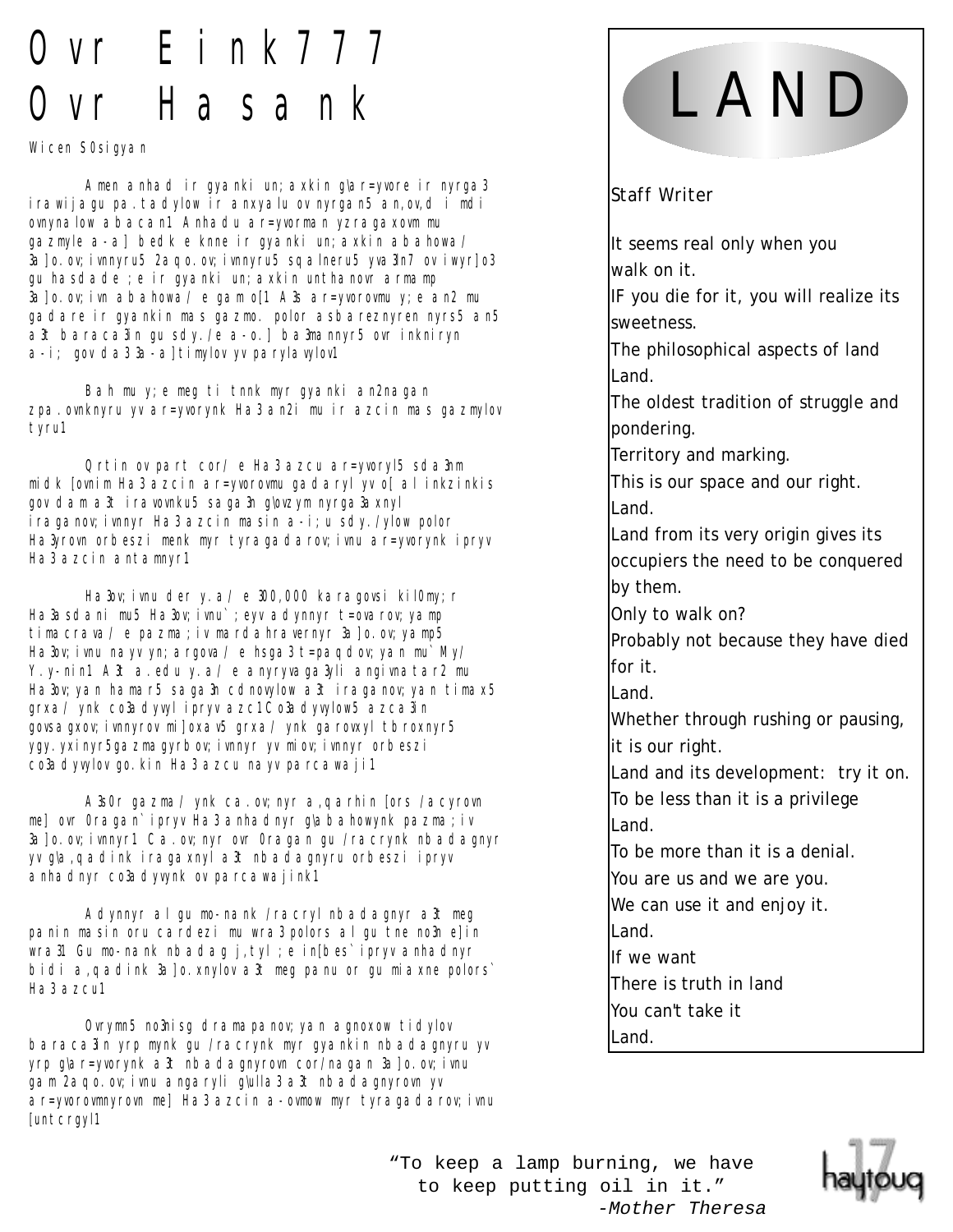*Compiled by Houry Kizirian Staffwriter*

# RIVA QUESTIONS

- What has an average life expectancy of 10 days?
	- What lasts for 32 miles then you throw it away?
	- What costs more in today's money--the ship or the Titanic movie?
- What is the body's largest organ?
- Why are the keys on your computer's keyboard not arranged in alphabetical order?
- Why do doors in homes open outward as they do in all public buildings?
- Is it true that animals are colorblind?

**ANSWERS ON THE NEXT PAGE.**

#### ARMENIAN HALL OF FAME

James Bagian, M.D. is an American Astronaut.  $\blacklozenge$ 

Louis Hagopian came up with the slogans "Army. Be all you can be." and "Diamonds are forever."  $\blacklozenge$ 

Alek Keshishian directed Madonna's *Truth or Dare* and *With Honors* .  $\blacklozenge$ 

David Shakarian, a businessman, if the founder of GNC (General Nutrition Center).  $\ddot{\bullet}$ 

Harry Tatosian is an inventor who came up with the sugar shell ice cream cones.  $\blacklozenge$ 

> Howard Kazanjian produced *Return of the Jedi* and *Raiders of the Lost Ark.*

"Either do not attempt at all, or go throught with it." -Ovid



Barab Paner

drab

aner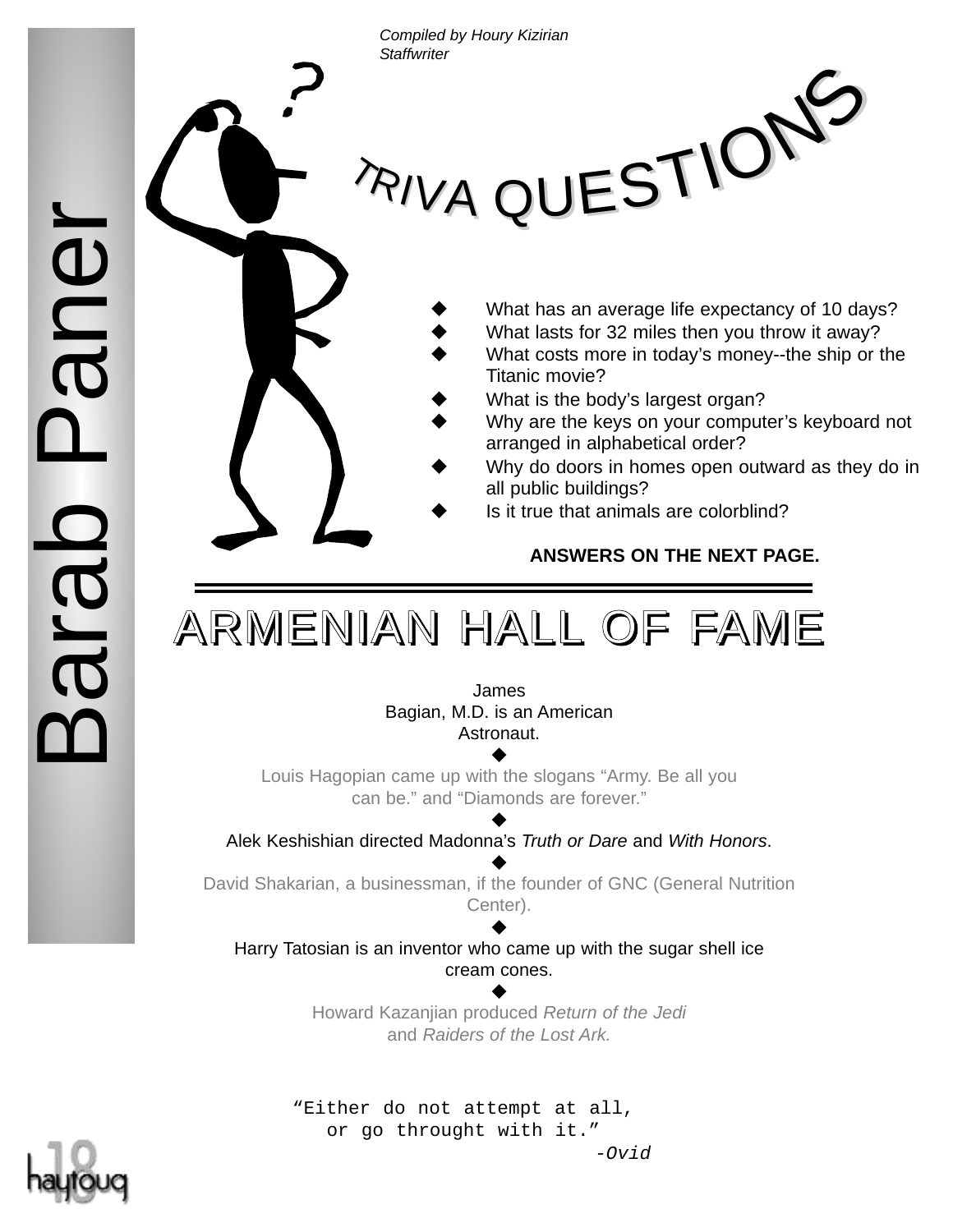

The Bible is the most shoplifted book in the United States.

The United States National Anthem is the only anthem in the world that doesn't have the name of the country in it.

Butterflies taste with their feet.

Elephants are the only animals that can't jump.

Starfish don't have brains.

◆ An ostrich's eye is bigger than its brain.

Coca-cola was originally green.

The flea can jump 350 times its body length. It's like a human jumping the length of a football field.

On average, people fear spiders more then they do death.

Chewing gum while peeling onions will keep you from crying.

Research indicates that mosquitoes are attracted to people who have recently eaten bananas.

You are born with 300 bones but only have 206 after reaching adulthood.

Weatherman Willard Scott was the first original Ronald McDonald.

◆Ben and Jerry's send the waste from making ice cream to local pig farms to use as feed. Pigs love the stuff, except for one flavor: Mint Oreo.

Walt Disney is frozen.

Walt Disney had wooden teeth.

 $\triangle$ In the Disney hit 'The Lion King', there is a scene where a grown Simba sees his deceased father, Mufasa, in the clouds. If you take this scene in a slow motion frame rate, the word 'sex' can be plainly seen written in the clouds.

and Roy Hinckley. The only time these names are mentioned is in the initial episode when the castaways are shipwrecked and listed as missing on a radio dispatch/news report.

Their names are also mentioned in the first Gilligan's Island reunion film. The character names of the Skipper and the Professor are, respectively, Jonas Grumby .

If you started at the number one and spelled out each number, you would get all the way to one thousand before the letter 'a' appeared.

The average person presses the snooze button on their alarm clock 3 times each morning.

The average person will eat 35,000 cookies in their lifetime!

 $\triangle$  By the time you hit middle age you will have walked three times around the earth.

 $\triangle$ In the movie Grease, when Frenchy is in the diner telling the waitress her problems, the waitress goes to turn off the lights and doesn't even get close to the light switch yet the light still goes off.

 $\triangle$ In Jurassic Park the roar of the T-Rex came from mixing the noises of a crocodile, a lion, a tiger and a baby elephant.

The original Tin Man in Wizard of OZ almost died. The make-up that they used caused him to get deathly sick. They had to call in a second actor and change the make-up.

The movie "10 things I Hate About You" is based on the Shakespeare play The Taming of the Shrew.

 $\triangle$ In the movie 'Psycho', when the main character walks in the building, the man outside the window is Alfred Hitchcock, the movie's director.

Actor Keanu Reeves was born in Lebanon.

 $\triangle$ In the movie Anaconda, to save money, the directors used the scene of a boat going past a waterfall and back, using the same shot. This can be seen very easily.

#### **VSOLUTIONSV**

to open When typists The approximate cost to make the movie was \$200 million, while it woul cost about \$123 million in today's dollars to build the ship 4. Skin 5. The first machines in the 19th century did go and "H" keys in rapid sucession, the spokes carrying those letters often jammed. The solution: the door and pour through the doorway quickly and in great numbers. If the doors opened inward, people might the door and pour through the doorway quickly and in great numbers. If the doors opened inward, people might pile up at the exit as everyone pushed to get through instead of allowing space for the door to be opened. Doors ture to be moved in. If the hinges were on the outside, burglars would be able to remove them. 7. No. Birds, for 1. Taste buds 2. Pencil 3. The movie. The approximate cost to make the movie was \$200 million, while it woul cost about \$123 million in today's dollars to build the ship 4. Skin 5. The first machines in the 19th century did go from A to Z. But this stymied good typists because the most frequently used keys were contiguous. When typists struck, say, the "T" and "H" keys in rapid sucession, the spokes carrying those letters often jammed. The solution: separate these and other often used keys. 6. Because in case of danger, as in fire, people have to be able to open pile up at the exit as everyone pushed to get through instead of allowing space for the door to be opened. Doors furniare open inward in homes because they sometimes have to be removed from the hinges in order to allow furni-Birds, for the ground. instance, have a marked ability to distinguish colors. They need it to spot food, such as berries, on the ground. to allow t Because in case of danger, as in fire, people have to be able  $\frac{1}{2}$  $\overline{5}$ keys were contiguous. be able to remove them. 7. in order as berries. from the hinges such food. rom A to Z. But this stymied good typists because the most frequently used to be removed spot burglars would  $\frac{1}{10}$ need They i sometimes have on the outside, have a marked ability to distinguish colors.  $\dot{\circ}$ often used keys. because they hinges were I. Taste buds 2. Pencil 3. The movie. inward in homes If the separate these and other moved in. struck, say, the "T" to be are open nstance, ture<sup>-</sup>



Barab Paner

**DONE** 

3ara